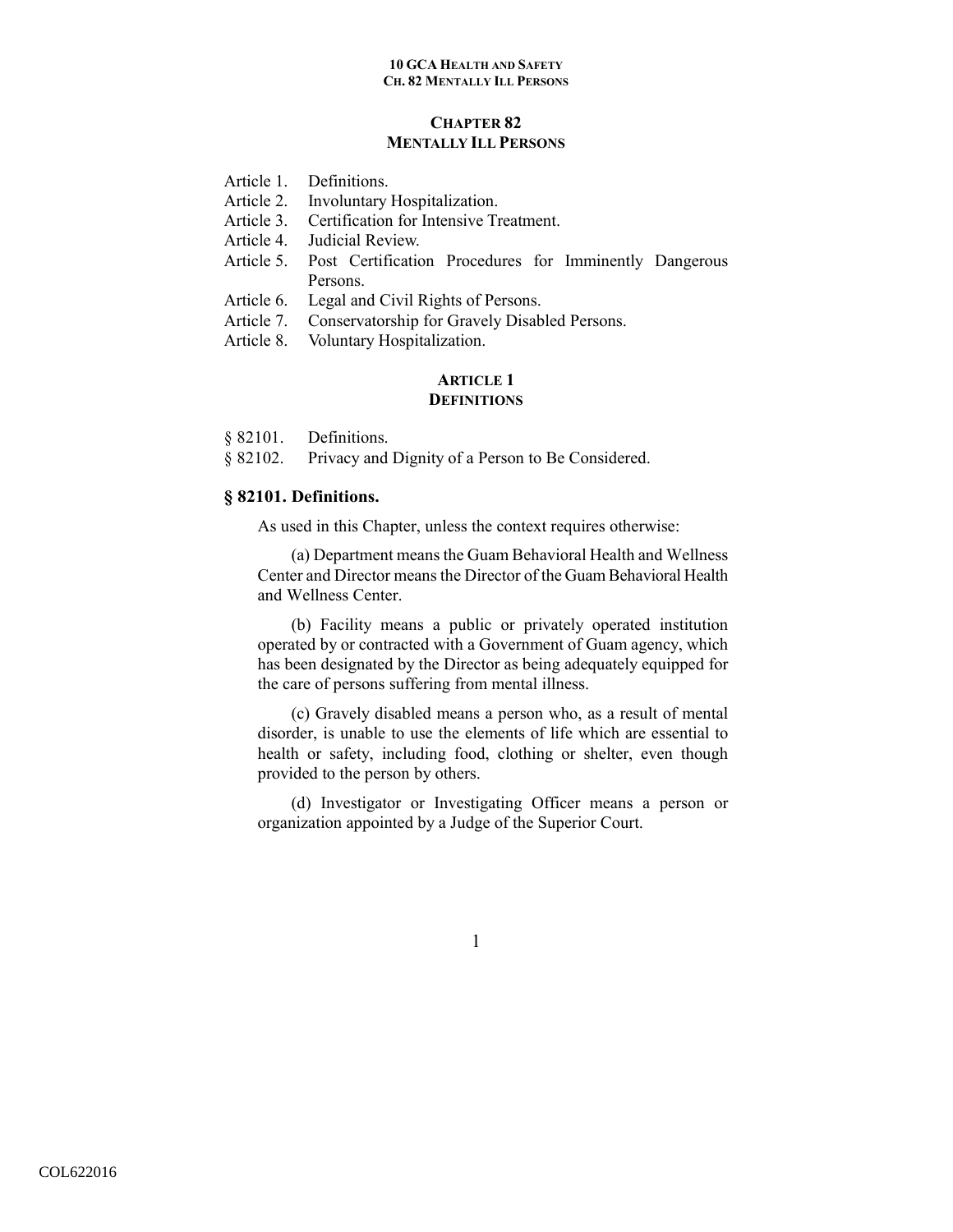(e) Mentally ill or Mentally disordered means a person having a psychiatric or other disorder, which substantially impairs the person's mental health, but does not include a person suffering from:

- (1) epilepsy; or
- (2) mental retardation; or

(3) brief periods of intoxication caused by substances such as alcohol and drugs.

(f) Patient means a person under evaluation, care or treatment in a facility pursuant to the provisions of this Title.

(g) Professional staff, professional person or qualified mental health professional means a licensed professional qualified by training or experience in the diagnosis of mental or related illness. The following licensed professionals shall be so designated:

- (1) a psychiatrist;
- (2) a clinical psychologist;
- (3) a certified psychiatric nurse at the Master's level; or
- (4) a physician.

(h) Restraint means the involuntary immobilization of a person through the use of chemical, mechanical or physical means.

(1) Chemical Restraint means a drug or medicine used as a restraint to control behavior or to restrict an individual's freedom of movement that is not standard treatment for an individual's medical or psychiatric condition.

(2) Mechanical restraint means the use of a mechanical device, material, or equipment attached or adjacent to the person's body that he or she cannot easily remove and that restricts normal access to the person's body.

(3) Physical restraint means the use of a physical hold to restrict freedom of movement of all or part of a person's body to restrict normal access to the person's body, which is used as a behavioral restraint.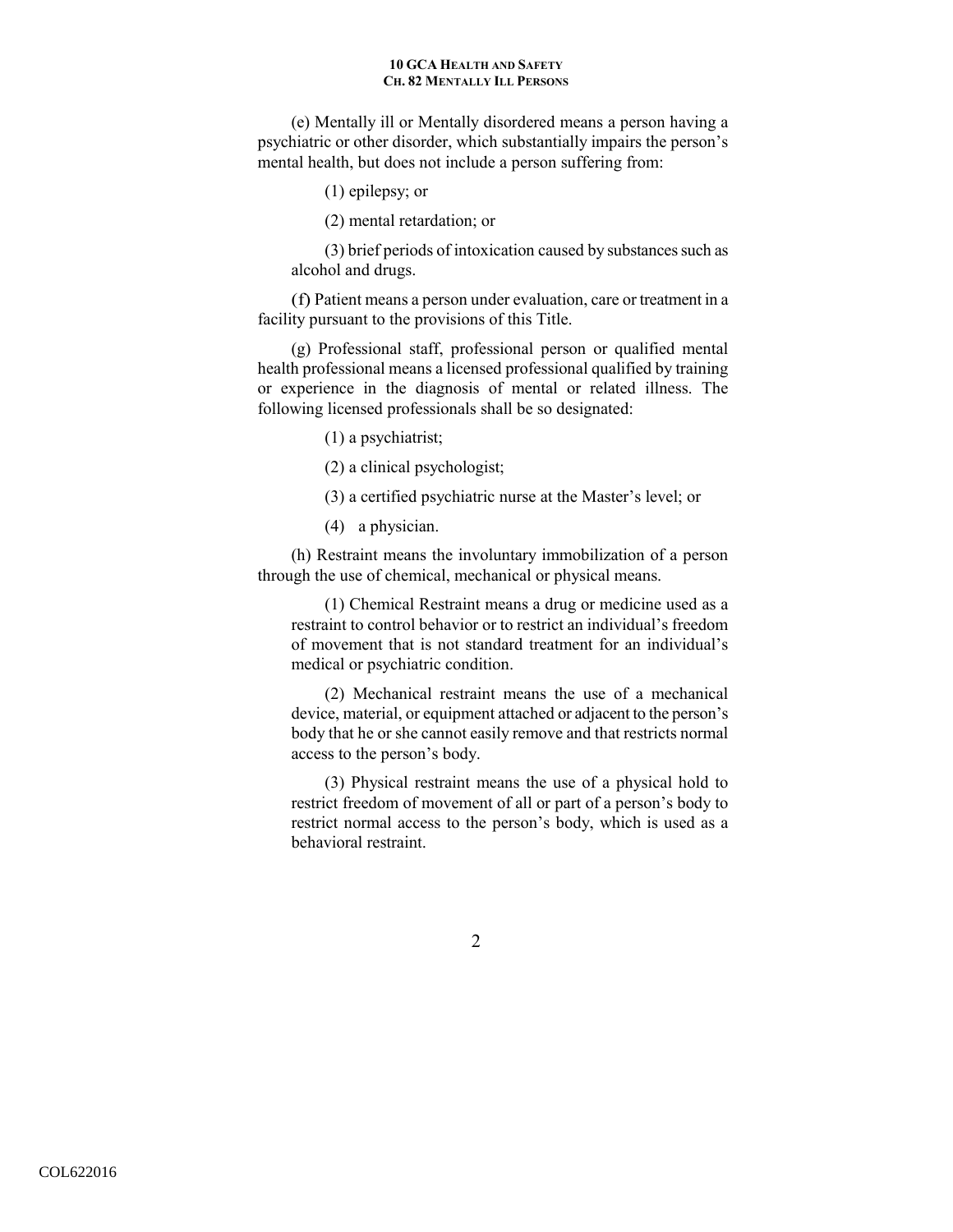(i) Seclusion means a behavior technique involving locked isolation, but does not include a time out.

(j) Time out means a behavior management technique that is part of an approved treatment program and may involve the separation of the client or student from others, in a non-locked setting, for the purpose of calming. Time out is not seclusion.

(k) Treatment shall mean any therapy approved by the American Psychiatric Association or other recognized medical body, but shall not include those forms of treatment known as ElectroConvulsive Shock, Insulin Shock, Psycho-Surgery or any other measure which requires the physical invasion of the patient's body.

**SOURCE:** Repealed and reenacted by P.L. 19-016:1 (Apr. 11, 1988). Amended by P.L. 28-173:2 (Jan. 29, 2007) effective, Oct. 1, 2007.

**2013 NOTE:** Pursuant to P.L. 32-024:2 (May 6, 2013) which renamed the Department of Mental Health and Substance Abuse (DMHSA) to the Guam Behavioral Health and Wellness Center, all references to DMHSA were altered to the Guam Behavioral Health and Wellness Center pursuant to P.L. 32-024:4.

### **§ 82102. Privacy and Dignity of a Person to Be Considered.**

The provisions of this Chapter shall be carried out with the utmost consideration for the privacy and dignity of the person who undergoes involuntary evaluation or treatment. For all purposes under this Chapter, the determination of issues of fact before the court shall be as follows:

(a) In all cases the burden of proof shall be upon the agency or individual seeking commitment.

(b) The standard of proof shall be by clear and convincing evidence.

**SOURCE:** Repealed and reenacted by P.L. 19-016:1 (Apr. 11, 1988).

**2013 NOTE:** Numbers and/or letters were altered to adhere to the Compiler's alphanumeric scheme in accordance to 1 GCA § 1606.

# **ARTICLE 2 INVOLUNTARY HOSPITALIZATION**

----------

§ 82201. Authority to Evaluate a Person for Involuntary Hospitalization.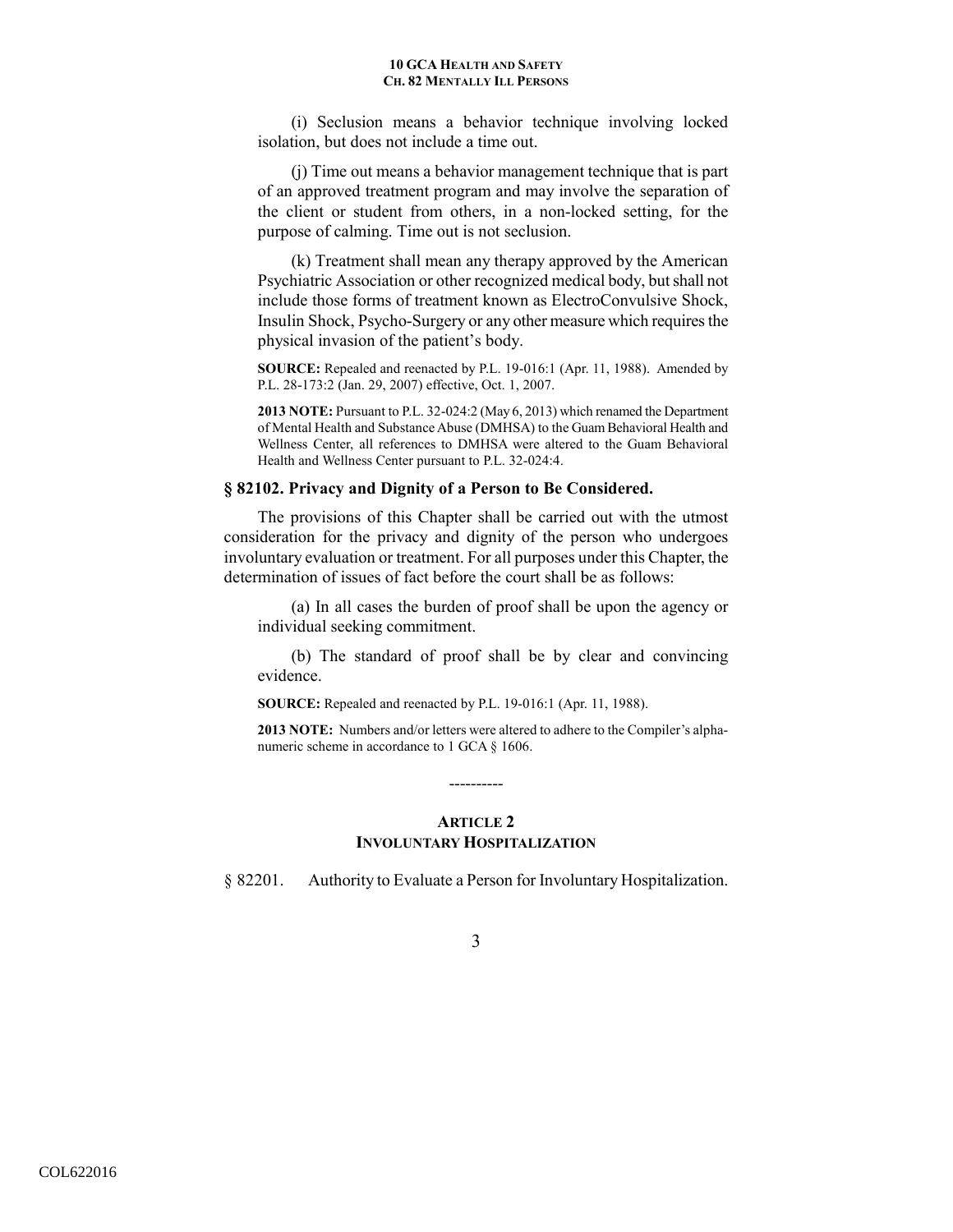- § 82202. Authority for Bringing an Individual to a Qualified Mental Health Professional for Consideration of Involuntary Hospitalization.
- § 82203. Preservation and Safeguarding of Personal Property of Person Taken into Custody.
- § 82204. Relation to Pending Criminal Actions.

# **§ 82201. Authority to Evaluate a Person for Involuntary Hospitalization.**

(a) A qualified mental health professional shall perform an examination of any person alleged to have a mental illness and who as a result thereof is a danger to self, a danger to others or gravely disabled.

(b) A qualified mental health professional shall form an opinion as to whether the person does have a mental illness, and as a result thereof is a danger to self, a danger to others or gravely disabled. The findings of the examination shall be reduced to writing and recorded on the '72-hour hold application'. The application shall specify the circumstances under which the person's condition was brought to the attention of the qualified health professional his conclusion that there is probable cause that the person is a danger to self, a danger to others or gravely disabled as a result of a mental disorder.

(c) If a person is admitted to a treatment facility pursuant to a qualified health professional's opinion that he or she is a danger to self, a danger to others or gravely disabled as a result of a mental disorder, he or she may detained for evaluation and treatment for a period not to exceed 72 hours, Saturdays, Sundays and holidays excluded.

(d) If in the judgment of the qualified health professional providing the evaluation or treatment, the person can be properly treated without being detained, the person shall be provided an evaluation, crisis intervention and referral for other services on a voluntary basis.

(e) Each person admitted for a 72-hour evaluation and treatment shall be released prior to the lapse of that period, if in the opinion of the qualified mental health professional that person no longer requires evaluation or treatment on a involuntary status. A person may stay longer than 72 hours for treatment on a voluntary basis if that is clinically indicated.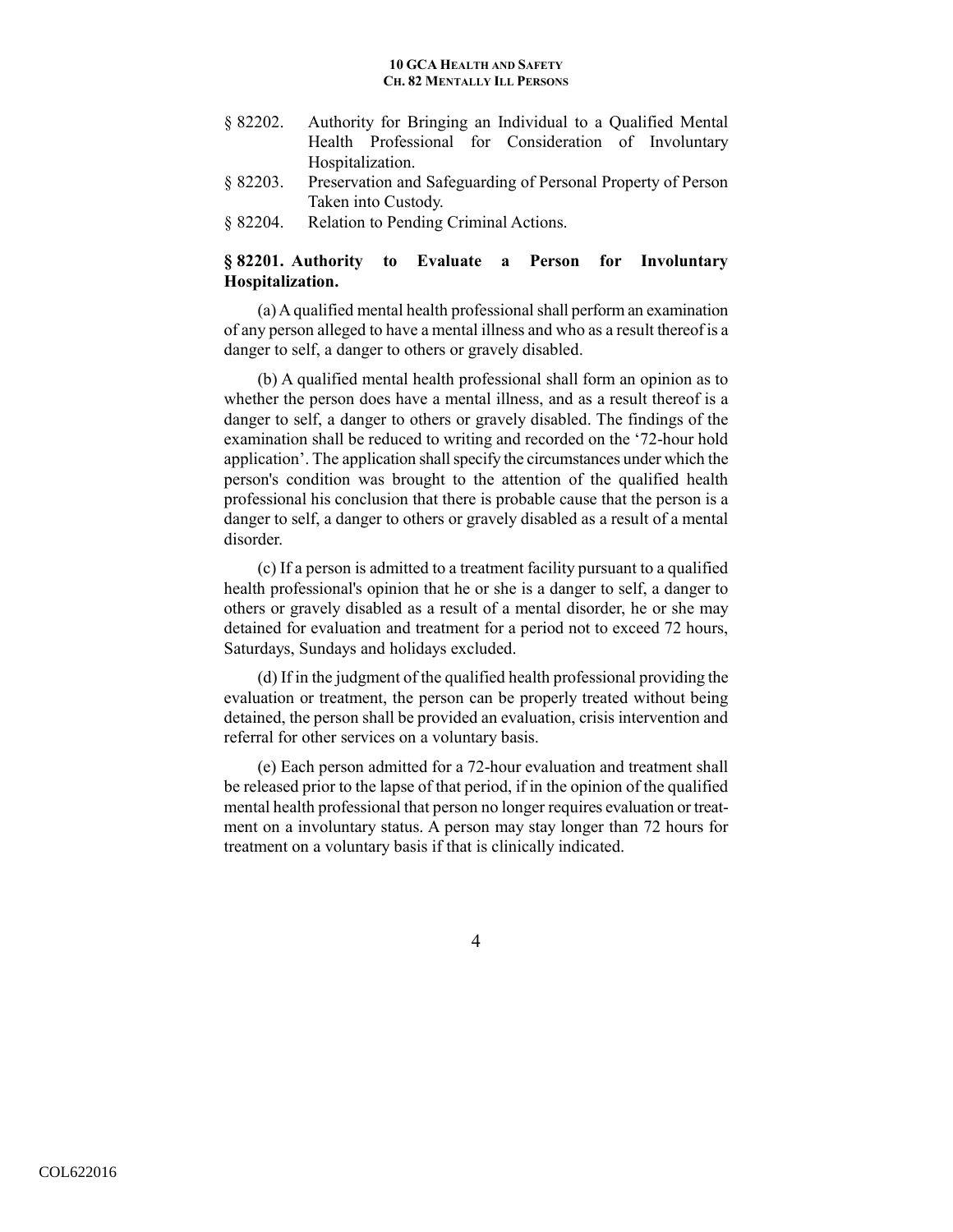(f) At the end of the 72-hour period, a person who has been detained for evaluation shall:

(1) be referred for further care and treatment on a voluntary basis; or

(2) be certified for intensive treatment on the 28-day certification as provided in this Title; or

(3) released from inpatient care.

(g) Neither a qualified mental health professional who has ordered the detention of a person under this Chapter; nor a person on the staff at the facility shall be held liable under a criminal or civil action for the detention of the person in accordance with this Chapter for up to 72 hours, Saturdays, Sundays and holidays excepted.

(h) If, in the judgment of the qualified health professional providing the evaluation or treatment, the person can be properly treated without being detained, the person *shall* be provided an evaluation, crisis intervention, and referral for other services under an Assisted Outpatient Treatment Order when the person:

(1) is a current or former client of GBHWC suffering from a mental illness;

(2) as a result of mental illness, is unlikely to voluntarily participate in outpatient treatment that would enable him or her to live safely in the community;

(3) has a history of poor treatment compliance for mental illness; and

(4) in view of his or her treatment and current behavior, is in need of assisted outpatient treatment in order to prevent relapse or deterioration which would likely result in:

(A) a substantial risk of physical harm to the consumer as manifested by threats or attempts at suicide or serious bodily harm or conduct demonstrating that the consumer is dangerous to himself or herself, or

(B) a substantial risk of physical harm to other persons as manifested by homicidal or other violent behavior by which others are placed in reasonable fear of serious physical harm.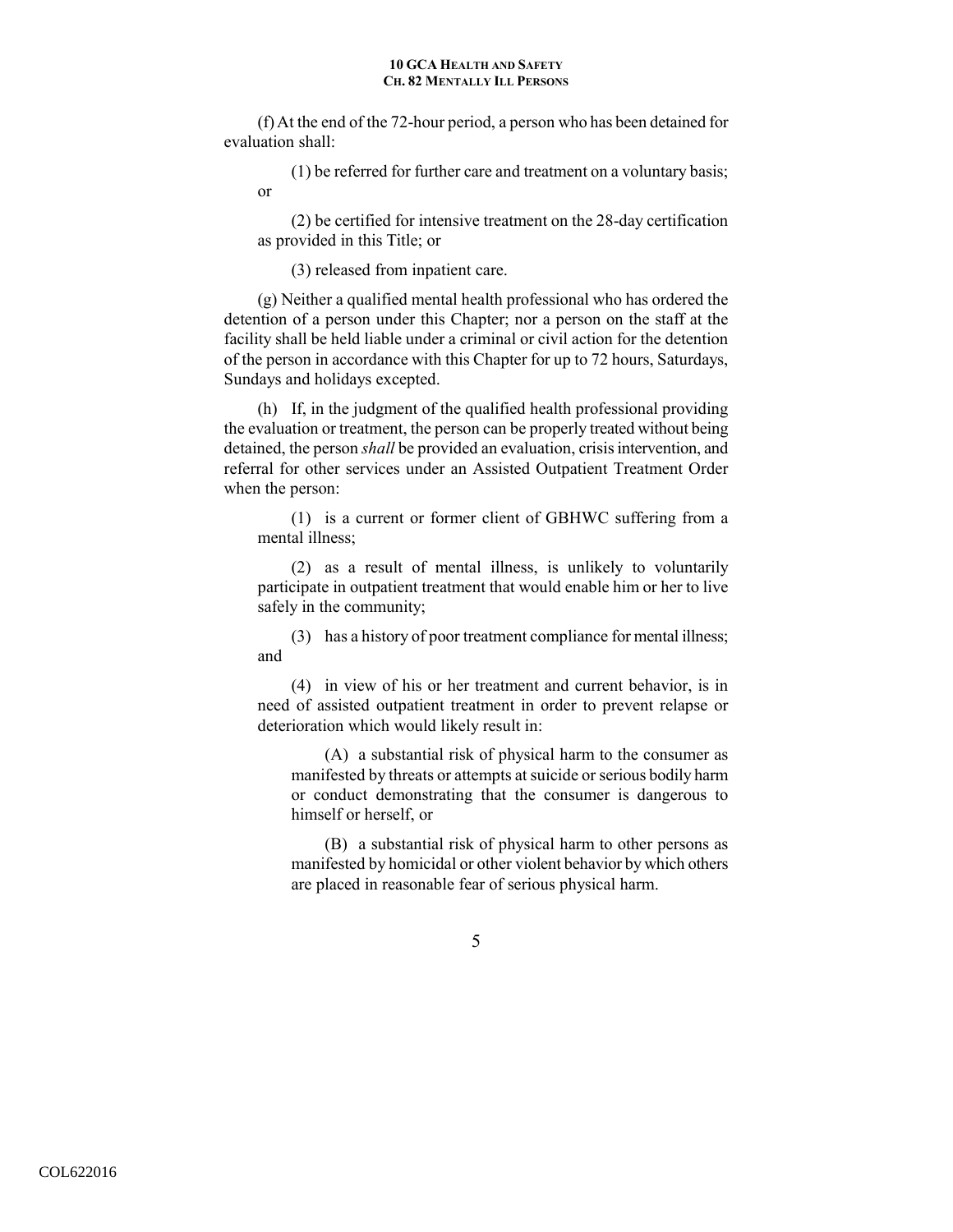**SOURCE:** Repealed and reenacted by P.L. 19-016:1 (Apr. 11, 1988). Subsection (h) added by P.L. 33-071:2 (Sept. 15, 2015).

# **§ 82202. Authority for Bringing an Individual to a Qualified Mental Health Professional for Consideration of Involuntary Hospitalization.**

(a) Any person may bring another to the Department or an emergency room of a hospital for examination by a qualified mental health professional. The person bringing the other for examination must stay with the person until such examination is completed.

(b) If a peace officer has probable cause to believe that a person is a danger to self, a danger to others or gravely disabled because of a mental illness he may bring the person to the Department or the emergency room of a hospital for examination. Only a peace officer may use reasonable force to restrain and detain the person in need of evaluation. The peace officer's written report on the reasons for detaining a person for evaluation shall be included in the 72-hour application.

(c) If the qualified health professional conducting the examination does not find the person to be a danger to self, a danger to others or gravely disabled because of a mental illness he must notify the peace officer if he is still present, or the police department, if the peace officer has certified in writing that the person may be charged with a crime as specified in the written report of the peace officer.

(d) When a peace officer brings an individual for an examination he shall remain available until the examination is completed and it is determined that the person is accepted for involuntary hospitalization. The peace officer shall provide for the safety of others during the examination, if necessary.

**SOURCE:** Repealed and reenacted by P.L. 19-016:1 (Apr. 11, 1988).

# **§ 82203. Preservation and Safeguarding of Personal Property of Person Taken into Custody.**

(a) At the time a patient is taken into custody for evaluation, or within a reasonable time thereafter, unless a responsible relative or the guardian or conservator of the person is in possession of the patient's personal property, the person taking him into custody shall take reasonable precautions to preserve and safeguard the personal property in the immediate possession of the person. The person taking him into custody shall then furnish to the court a report generally describing the patient's personal property so preserved and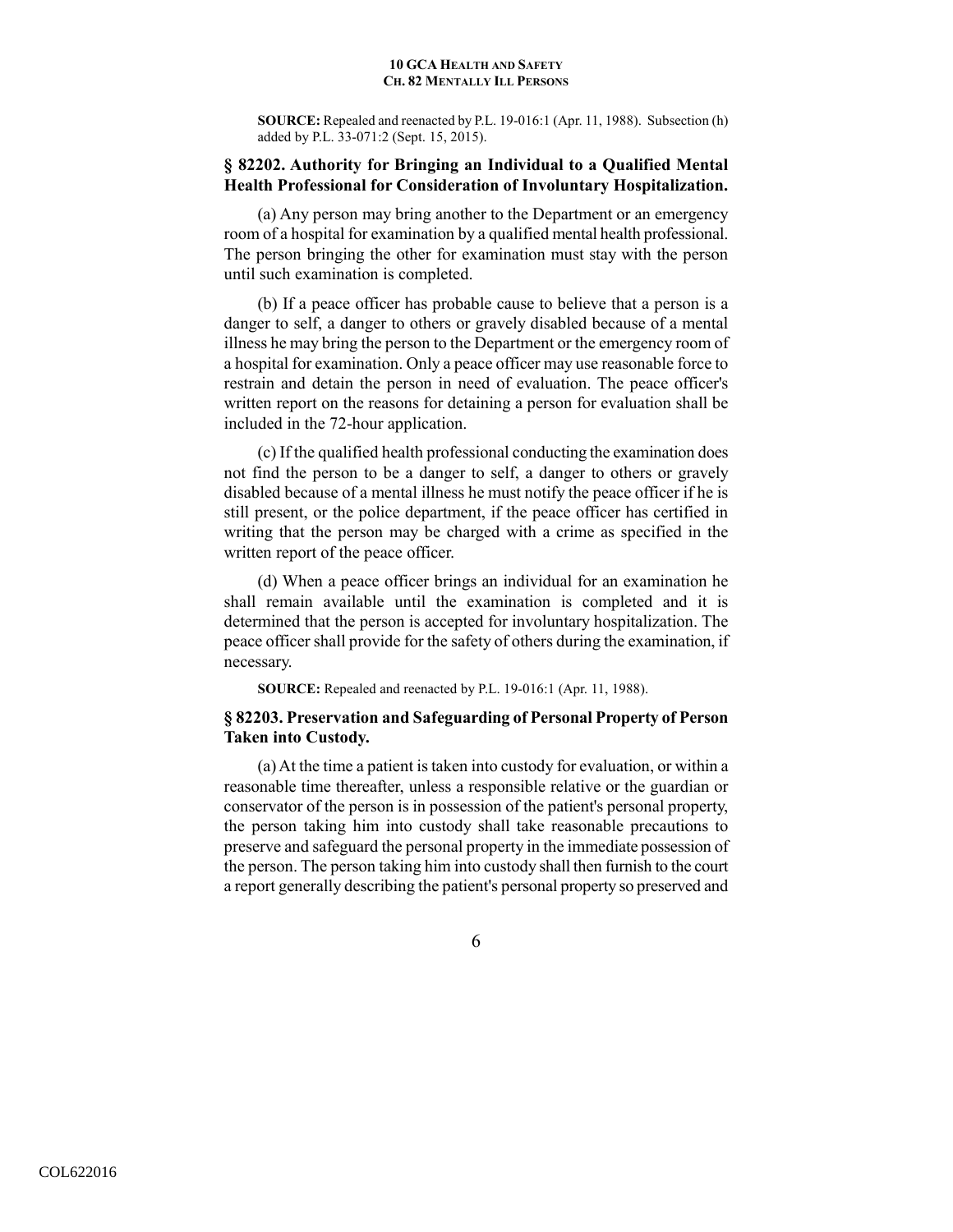safeguarded and its disposition, except that if a responsible relative or guardian or conservator is in possession of the patient's personal property, the report shall include only the name of the responsible relative or guardian or conservator and the location of the personal property, whereupon responsibility of the person taking him into custody for such personal property shall terminate.

(b) As used in this section responsible relative means the spouse, parent, adult child, or adult brother or sister of the person, except that it does not include the person who applied for the examination under this Chapter.

**SOURCE:** Repealed and reenacted by P.L. 19-016:1 (Apr. 11, 1988).

### **§ 82204. Relation to Pending Criminal Actions.**

Involuntary Hospitalization by the Court of an Individual Found Not Guilty by Reason of Insanity Shall be Pursuant to Titles 8 and 9 of the GCA.

**SOURCE:** Repealed and reenacted by P.L. 19-016:1 (Apr. 11, 1988).

# **ARTICLE 3 CERTIFICATION FOR INTENSIVE TREATMENT**

----------

- § 82301. Authority to Detain for Additional 28-days.
- § 82302. Certification.
- § 82303. Same; Who Are to Receive Copies.
- § 82304. Maximum Period; When Termination of Certification and Release of Involuntary Patient Required.
- § 82305. Civil Liability for Knowingly and Willfully Detaining a Patient for More Than 28 Days.
- § 82306. Immunity from Liability of Qualified Mental Health Professional Staff for Action by Person Released Within the Designated Period.
- § 82307. Permitting Certified Person to Leave Facility for Short Periods.

# **§ 82301. Authority to Detain for Additional 28-days.**

(a) If at the end of the 72-hour evaluation period, the individual is still a danger to self, a danger to others or is gravely disabled because of a mental illness, he shall remain in treatment and evaluation at the facility upon the written certification of two qualified mental health professionals that he is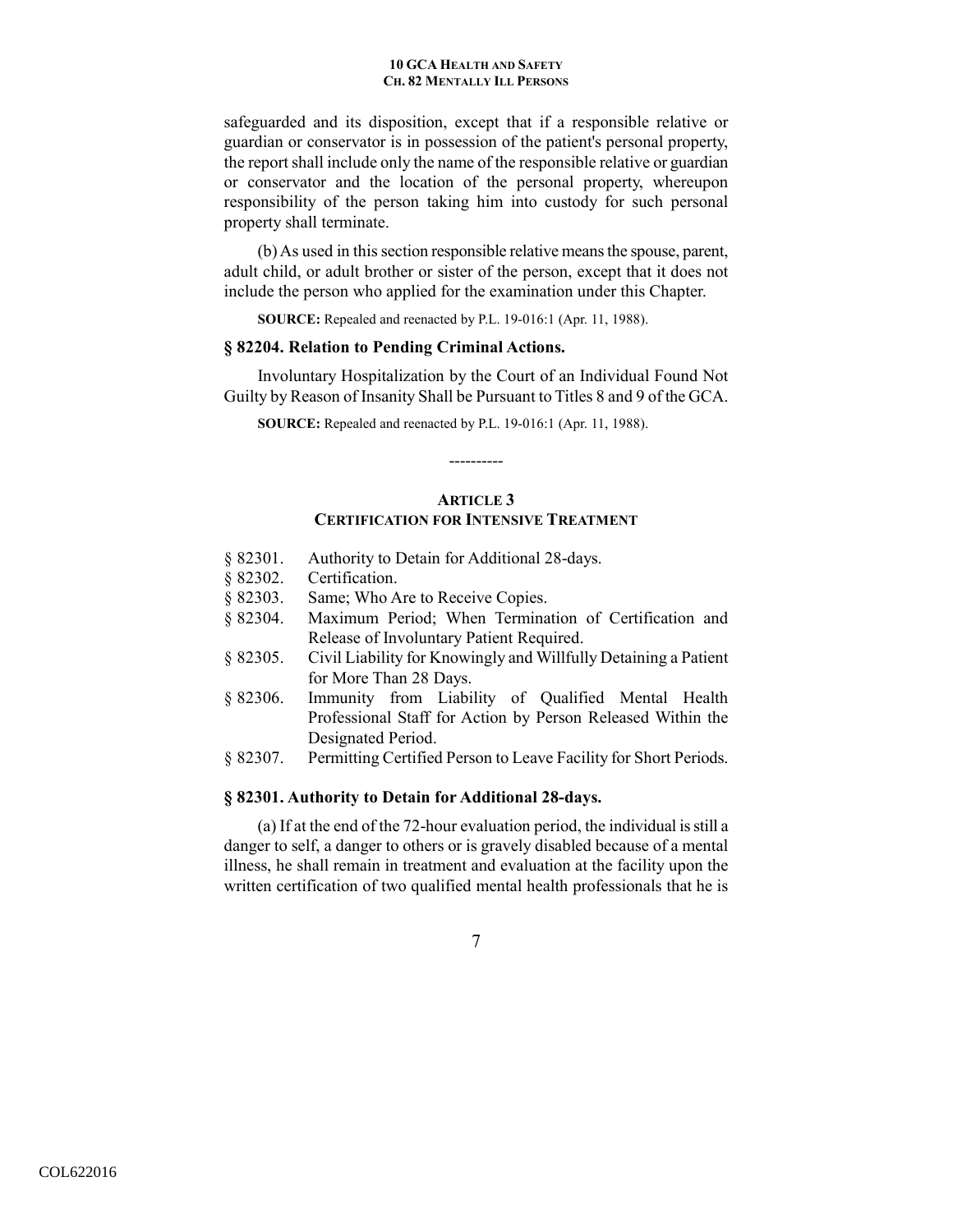still in need of treatment. This certification shall be known as the '28-day certificate for intensive treatment'.

(b) The Court shall be notified of the certificate on the first working day following its issuance. The Court shall appoint legal counsel to represent the person being detained.

(c) A hearing shall be held within 72 hours. One of the qualified mental health professionals who performed the evaluation shall be required to be present for the hearing.

(d) Involuntary intensive treatment shall continue under the following conditions:

(1) The patient has been advised that he needs voluntary treatment, but has not accepted it, and

(2) A facility providing intensive treatment is equipped and staffed to provide appropriate [treatment] and agrees to admit the person, and

(3) An individual who is gravely disabled as a result of a mental illness may be certified or intensive treatment only after a finding by the Court that alternative, non-institutional care, capable of providing appropriate care and support, is not available on an out-patient basis and after a finding by the Court that the facility has the capability to provide intensive treatment for the individual.

**SOURCE:** Repealed and reenacted by P.L. 19-016:1 (Apr. 11, 1988).

**COMMENT:** It appears that due to manifest error, the word "treatment" was omitted from subsection  $(d)(2)$ ; it has been added in brackets to clarify the Legislature's intent.

### **§ 82302. Certification.**

Certification shall be required for any involuntary 28-day intensive treatment.

**SOURCE:** Repealed and reenacted by P.L. 19-016:1 (Apr. 11, 1988).

## **§ 82303. Same: Who Are to Receive Copies.**

(a) Copies of the certification notice, after having been filed with the Court shall be personally delivered to the patient so certified. A copy shall also be sent to the patient's attorney, to the Attorney General, and to the facility providing intensive treatment.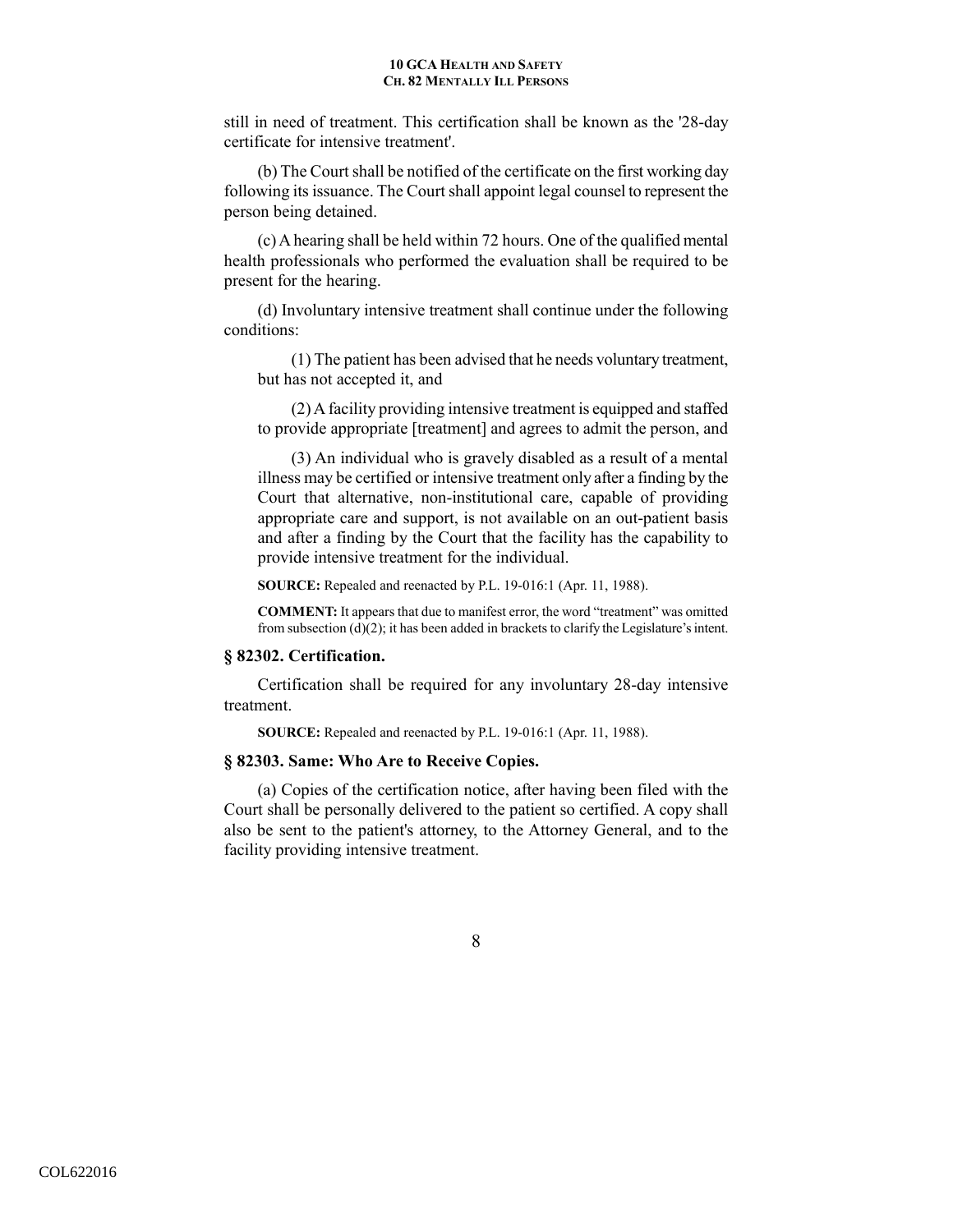(b) The patient shall be asked to designate any person whom he wishes informed regarding his certification and a copy of the certification notice shall be delivered to the person so designated. If the patient is incapable of making such a designation at the time of certification, he shall be asked to designate such a person as soon as he is capable.

**SOURCE:** Repealed and reenacted by P.L. 19-016:1 (Apr. 11, 1988).

## **§ 82304. Maximum Period; When Termination of Certification and Release of Involuntary Patient Required.**

(a) Certification shall be for no more than 28 days, and shall terminate as soon as, in the opinion of the qualified mental health professional staff of the facility providing intensive treatment, the patient has improved sufficiently for him to leave, or is prepared to accept voluntary treatment on referral or to remain in the facility providing intensive treatment on a voluntary basis.

(b) Except as otherwise provided in the provisions of Article 5 or Article 7 of this Chapter, a facility providing intensive treatment must release all involuntary patients at the end of 28 days who do not agree to receive further treatment on a voluntary basis.

**SOURCE:** Repealed and reenacted by P.L. 19-016:1 (Apr. 11, 1988).

## **§ 82305. Civil Liability for Knowingly and Willfully Detaining a Patient for More Than 28 Days.**

Any individual who is knowingly and willfully responsible for detaining a patient for more than 28 days in violation of the provisions of this Chapter shall be liable to that patient for civil damages.

**SOURCE:** Repealed and reenacted by P.L. 19-016:1 (Apr. 11, 1988).

**2015 NOTE:** Subsection designation removed to adhere to the Compiler's general codification scheme in accordance to the authority granted by 1 GCA § 1606.

# **§ 82306. Immunity from Liability of Qualified Mental Health Professional Staff for Action by Person Released Within the Designated Period.**

(a) Neither the qualified mental health professional staff of the facility providing intensive treatment, nor the peace officer responsible for the detainment of the person, shall be held civilly or criminally liable for any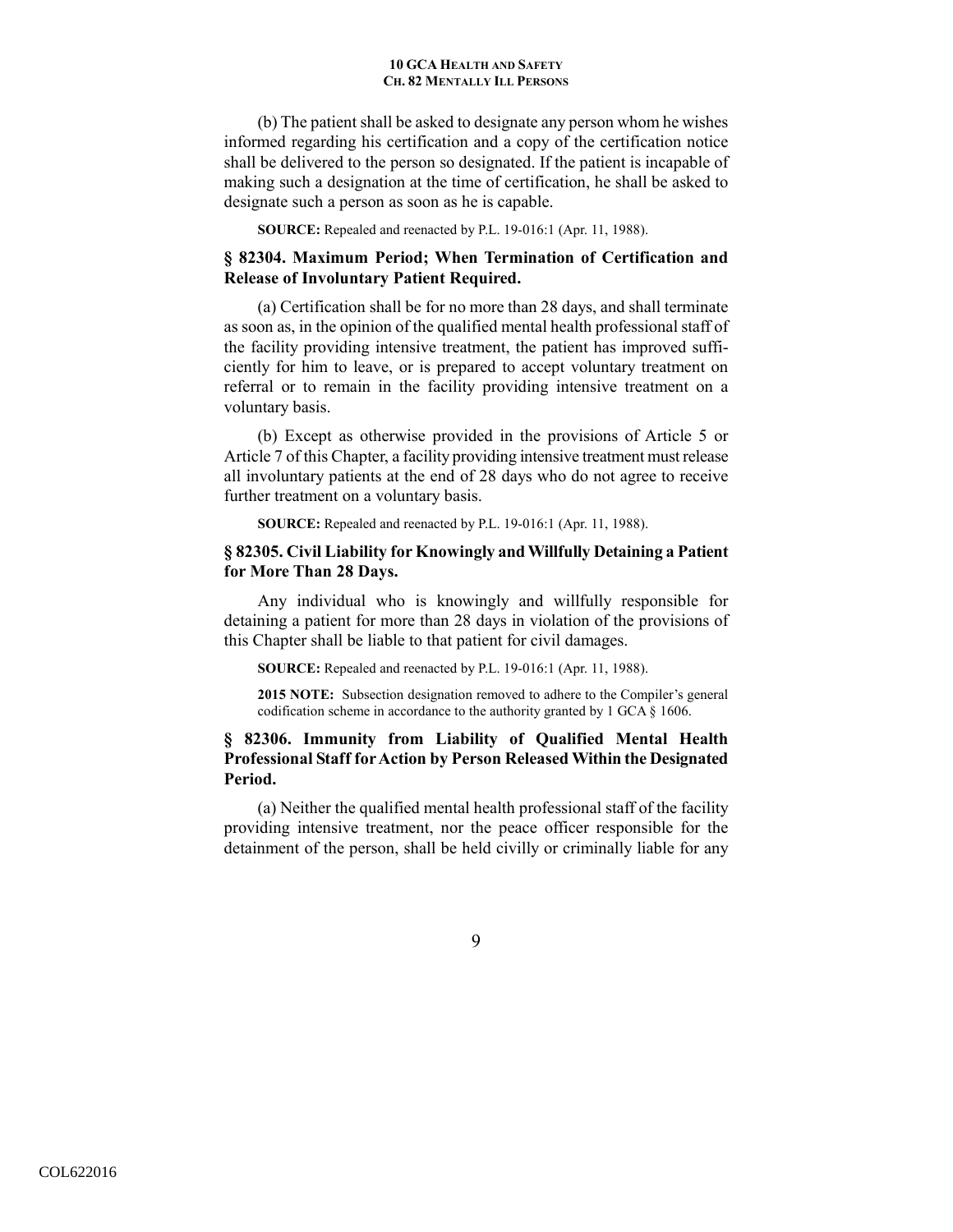action by a person released at or before the end of 28 days pursuant to this Chapter.

(b) If during treatment and evaluation the patient has threatened the life or safety of any other person, it shall be the duty of the qualified mental health professional staff to make a good faith effort to communicate the substance of such threats to the person so threatened prior to the release of the patient.

**SOURCE:** Repealed and reenacted by P.L. 19-016:1 (Apr. 11, 1988).

# **§ 82307. Permitting Certified Person to Leave Facility for Short Periods.**

Nothing in this Chapter shall prohibit the qualified mental health professional staff from permitting a person certified for intensive treatment to leave the facility for home visits or for short periods for other therapeutic treatment during the person's involuntary intensive treatment. Such home visits or temporary leave shall not be deemed to be a release of the person under the provisions of  $\S$ 82306 of this Chapter.

**SOURCE:** Repealed and reenacted by P.L. 19-016:1 (Apr. 11, 1988).

# **ARTICLE 4 JUDICIAL REVIEW**

----------

- § 82401. Right to Hearing by Habeas Corpus; Request for Release; Duties of Staff Member; Notices Required.
- § 82402. Jurisdiction; Time for Granting Writ; When Immediate Release Required.
- § 82403. Finding Under § 82402 Not Admissible as Evidence in Other Proceeding.
- § 82404. Immunity from Liability for Persons Exercising Authority in Detention and Treatment Proceedings.

# **§ 82401. Right to Hearing by Habeas Corpus; Request for Release; Duties of Staff Member; Notices Required.**

(a) Every person detained by certification for intensive treatment or temporary conservatorship shall have a right to a hearing by writ of habeas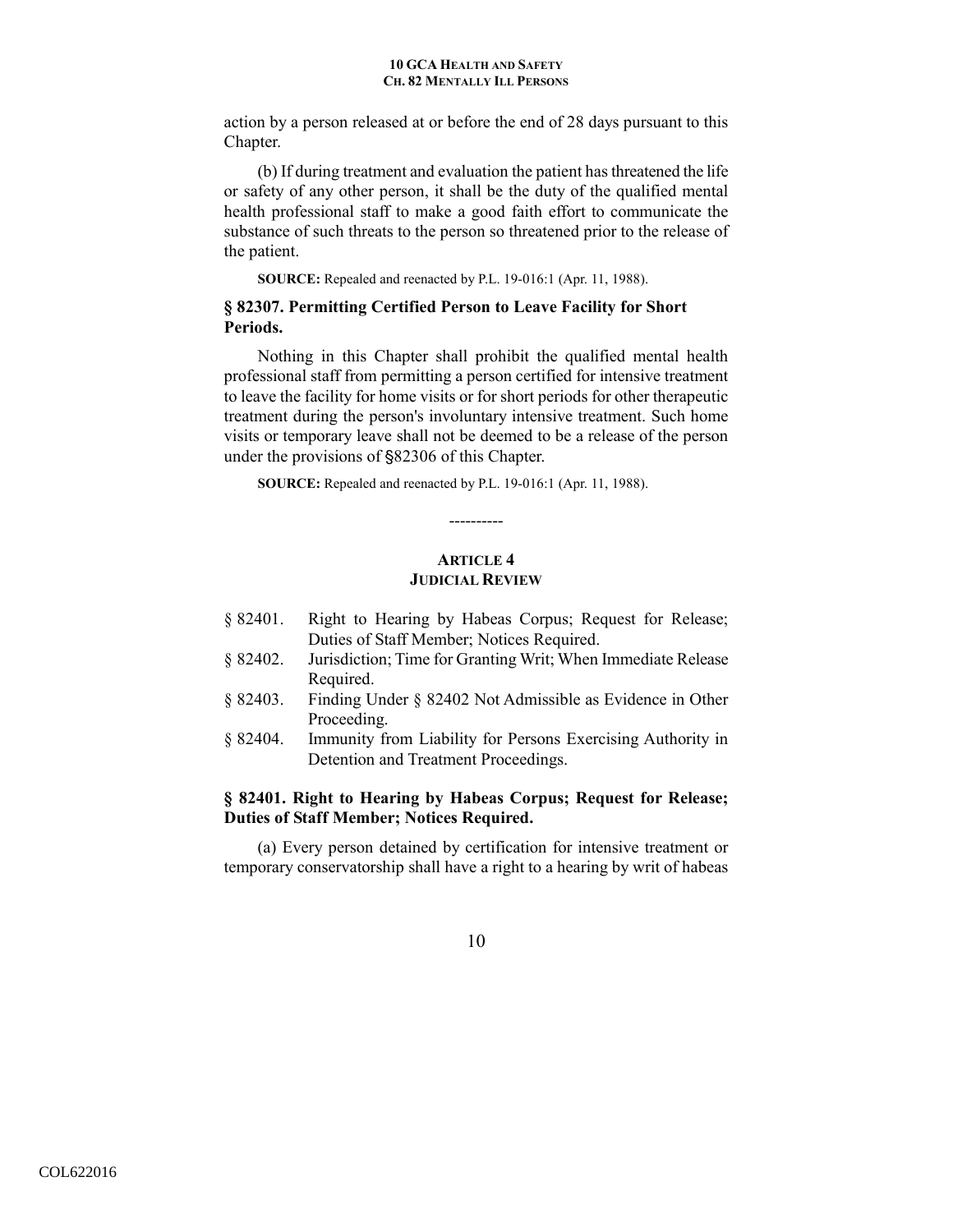corpus for his release after he or his attorney has made a request to leave to any member of the staff of a facility providing intensive treatment.

 (b) Any member of the staff to whom a request for release is made shall promptly provide the patient for his signature or mark, a copy of the form set forth below. The member of the staff shall fill in his own name and the date, and, if the patient signs by mark, shall fill in the patient's name, and shall then deliver the completed copy to the qualified mental health professional person in charge, or his designee, notifying him of the request. No later than the next working day, the person notified shall inform the Superior Court and the Attorney General. The staff shall also permit the patient to telephone his attorney.

(c) The form for a request for release shall be substantially as follows:

Request for Release

(Name of the facility)

 $\frac{day \text{ of }_1 \text{ and } 19}{x}$ .

I, \_\_\_\_\_\_\_\_\_\_\_\_\_\_\_\_\_\_ (member of the staff), have today received a request for release from the undersigned patient:

 $\frac{1}{\sqrt{2}}$  ,  $\frac{1}{\sqrt{2}}$  ,  $\frac{1}{\sqrt{2}}$  ,  $\frac{1}{\sqrt{2}}$  ,  $\frac{1}{\sqrt{2}}$  ,  $\frac{1}{\sqrt{2}}$  ,  $\frac{1}{\sqrt{2}}$  ,  $\frac{1}{\sqrt{2}}$  ,  $\frac{1}{\sqrt{2}}$  ,  $\frac{1}{\sqrt{2}}$  ,  $\frac{1}{\sqrt{2}}$  ,  $\frac{1}{\sqrt{2}}$  ,  $\frac{1}{\sqrt{2}}$  ,  $\frac{1}{\sqrt{2}}$  ,  $\frac{1}{\sqrt{2}}$ 

(Signature or mark of patient)

# **§ 82402. Jurisdiction; Time for Granting Writ; When Immediate Release Required.**

Judicial review shall be by the Superior Court. The court shall grant a writ of habeas corpus or order an evidentiary hearing within two (2) judicial days after the petition is filed. If the court finds that the person requesting release is not, as a result of a mental illness, a danger to others, or to himself, or gravely disabled, the person shall be released immediately; provided, that the court shall not release a gravely disabled individual unless all of the conditions set forth in Section 82301(d) of this Chapter relating to noninstitutional care are satisfied.

**SOURCE:** Repealed and reenacted by P.L. 19-016:1 (Apr. 11, 1988).

**§ 82403. Finding Under § 82402 Not Admissible as Evidence in Other Proceeding.**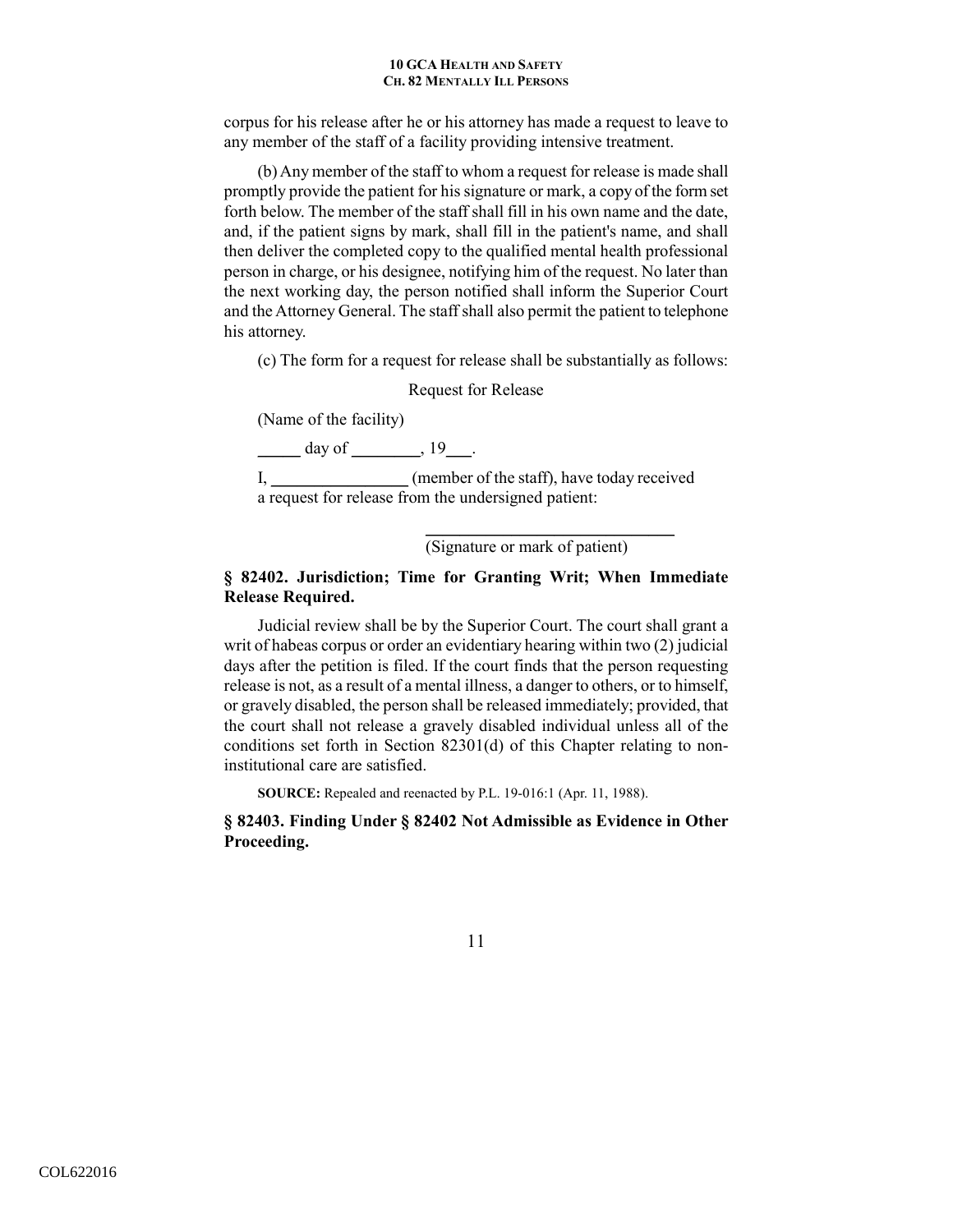A finding under Section 82402 of this Chapter shall not be admissible in evidence in any civil or criminal proceedings.

**SOURCE:** Repealed and reenacted by P.L. 19-016:1 (Apr. 11, 1988).

# **§ 82404. Immunity from Liability for Persons Exercising Authority in Detention and Treatment Proceedings.**

Individuals authorized under this Chapter to detain a person for 72-hour treatment and evaluation pursuant to Article 1 of this Chapter, to certify a person for intensive treatment pursuant to Article 2 of this Chapter, or to file a petition for post-certification treatment for a person pursuant to Article 5 of this Chapter shall not be held either criminally or civilly liable for exercising such authority in accordance with the law.

**SOURCE:** Repealed and reenacted by P.L. 19-016:1 (Apr. 11, 1988).

# **ARTICLE 5 POST-CERTIFICATION PROCEDURES FOR IMMINENTLY DANGEROUS PERSONS**

----------

- § 82501. Post-certification Procedures for Dangerous Persons; Maximum Additional Period.
- § 82502. Petition by Person in Charge of Facility.
- § 82503. Proceedings on the Petition for Post-certification Treatment.
- § 82504. Findings; Maximum Period of Additional Treatment; Filing of New Petition.
- § 82505. Release Before Expiration of Ninety (90) Days; Notice to Court.
- § 82506. Immunity of Hospital from Liability For Actions of Person Released.

# **§ 82501. Post-certification Procedures for Dangerous Persons; Maximum Additional Period.**

At the expiration of the 28-day period of intensive treatment, a person may be confined for further treatment pursuant to the provisions of this Article for an additional period, not to exceed 90 days, if he:

(a) Has threatened, attempted, or inflicted physical harm upon himself or the person of another after having been taken into custody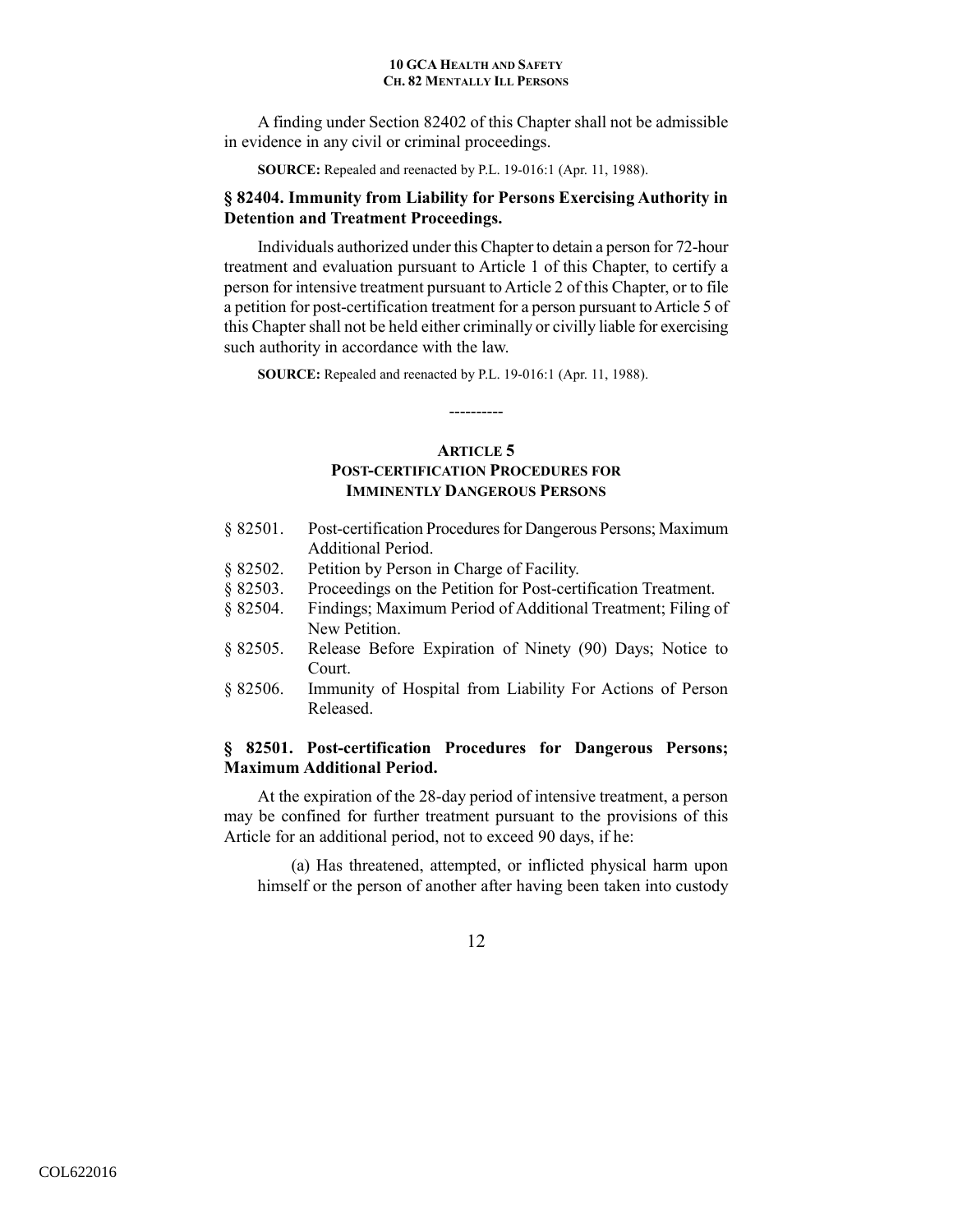for evaluation and treatment, and who, as a result of a mental illness, presents an imminent threat of substantial physical harm to himself or others; or

(b) Had attempted or inflicted physical harm upon the person of another, that act having resulted in his being taken into custody and who presents, as a result of a mental illness, an imminent threat of substantial harm to others. For purposes of this Chapter, 'custody' shall be construed to mean involuntary detainment under the provisions of this Chapter uninterrupted by any period of unconditioned release from a facility providing involuntary care and treatment.

**SOURCE:** Repealed and reenacted by P.L. 19-016:1 (Apr. 11, 1988).

## **§ 82502. Petition by Person in Charge of Facility.**

(a) At any time during the 28-day intensive treatment period, the qualified medical professional in charge of the facility may petition the Superior Court for an order requiring the patient to undergo an additional period of treatment on the grounds set forth in Section 82501 of this Chapter. The petition shall summarize the facts which support the contention that the person falls within the standards set forth in Section 82501 of this Chapter.

 (b) Copies of the petition for post-certification treatment and the affidavits in support thereof shall be served upon the person named in the petition and his attorney on the same day as they are filed with the Clerk of the Superior Court.

**SOURCE:** Repealed and reenacted by P.L. 19-016:1 (Apr. 11, 1988).

## **§ 82503. Proceedings on the Petition for Post-certification Treatment.**

(a) The court shall conduct the proceedings on the petition for post certification treatment within four (4) judicial days of the filing of the petition and in accordance with constitutional guarantees of due process of law.

 (b) If at the time of the hearing the person named in the petition requests a jury trial, such trial shall commence within ten (10) judicial days of the filing of the petition for post-certification treatment unless the person's attorney requests a continuance, which may be for a maximum of ten (10) additional judicial days. The decision of the jury must be unanimous in order to support the finding of facts required by Section 82504 of this Chapter.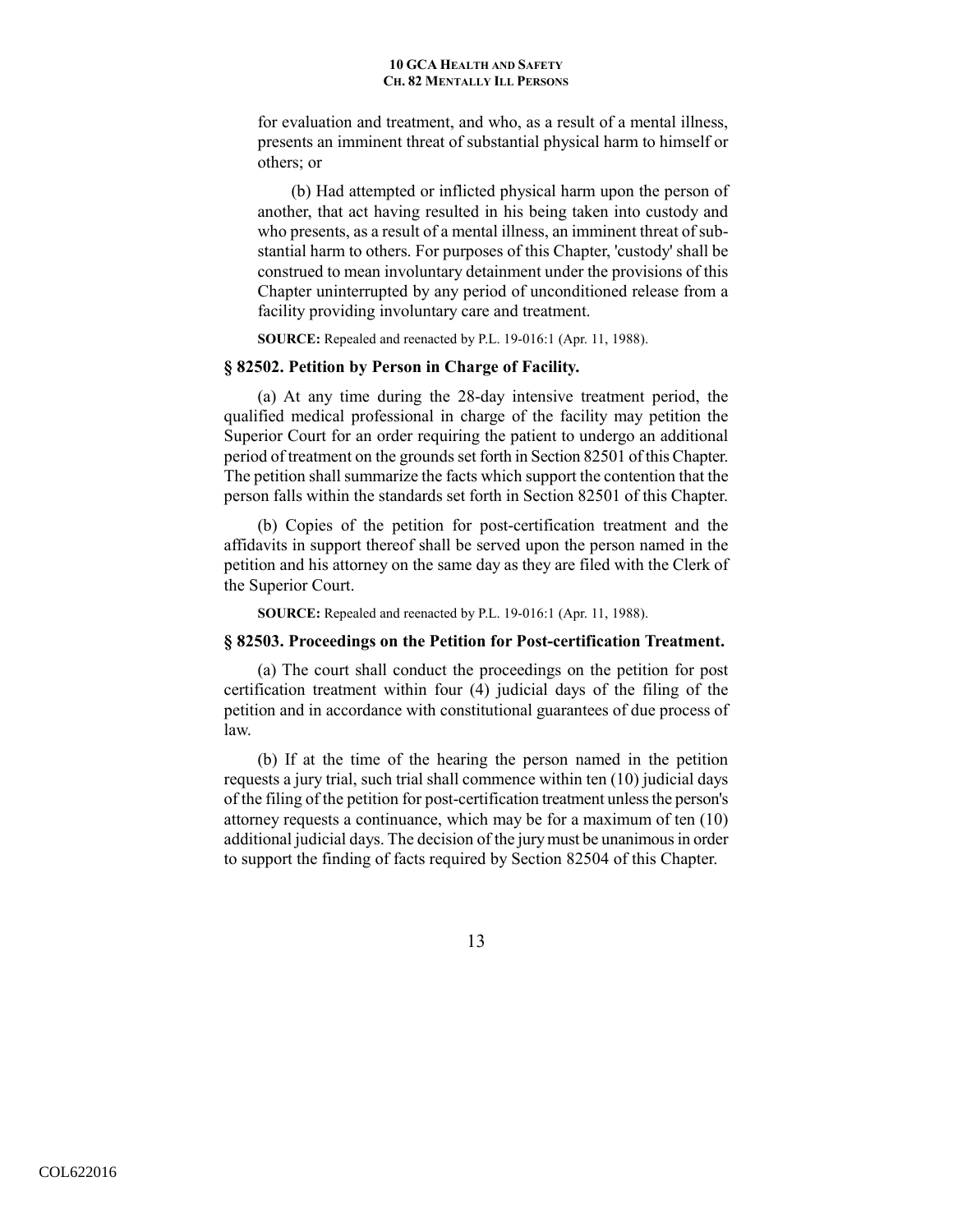(c) Until a final decision on the merits by the court the person named in the petition shall continue to be treated in the intensive treatment facility until released by order of the Superior Court or unless the petition for post certification treatment is withdrawn. If no decision has been made within thirty (30) days after the filing of the petition, not including extensions of time requested by the person's attorney, the person shall be released.

**SOURCE:** Repealed and reenacted by P.L. 19-016:1 (Apr. 11, 1988).

## **§ 82504. Findings; Maximum Period of Additional Treatment; Filing of New Petition.**

If the court finds that the person named in the petition for post-certification treatment has:

(a) threatened, attempted or actually inflicted physical harm upon himself or the person of another after having been taken into custody for evaluation and treatment, and, as a result of a mental illness, presents an imminent threat of substantial physical harm to himself or others; or

(b) had attempted or inflicted physical harm upon the person of another, that act having resulted in his being taken into custody and who, as a result of a mental illness, presents imminent threat of substantial physical harm to others, it shall remand him to the custody of the department or other facility for a period not to exceed ninety (90) days from the date of court judgment. Said person shall be released from involuntary treatment at the expiration of ninety (90) days unless the qualified mental health professional staff of the facility in which he is confined files a new petition for post-certification treatment on the grounds that he has threatened, attempted, or inflicted physical harm on himself or on another person during his period of post-certification treatment and he is a person, who, by reason of a mental illness, presents an imminent threat of substantial harm to others. Such new petition for post-certification treatment shall be filed in the Superior Court.

**SOURCE:** Repealed and reenacted by P.L. 19-016:1 (Apr. 11, 1988).

**§ 82505. Release Before Expiration of Ninety (90) Days; Notice to Court.**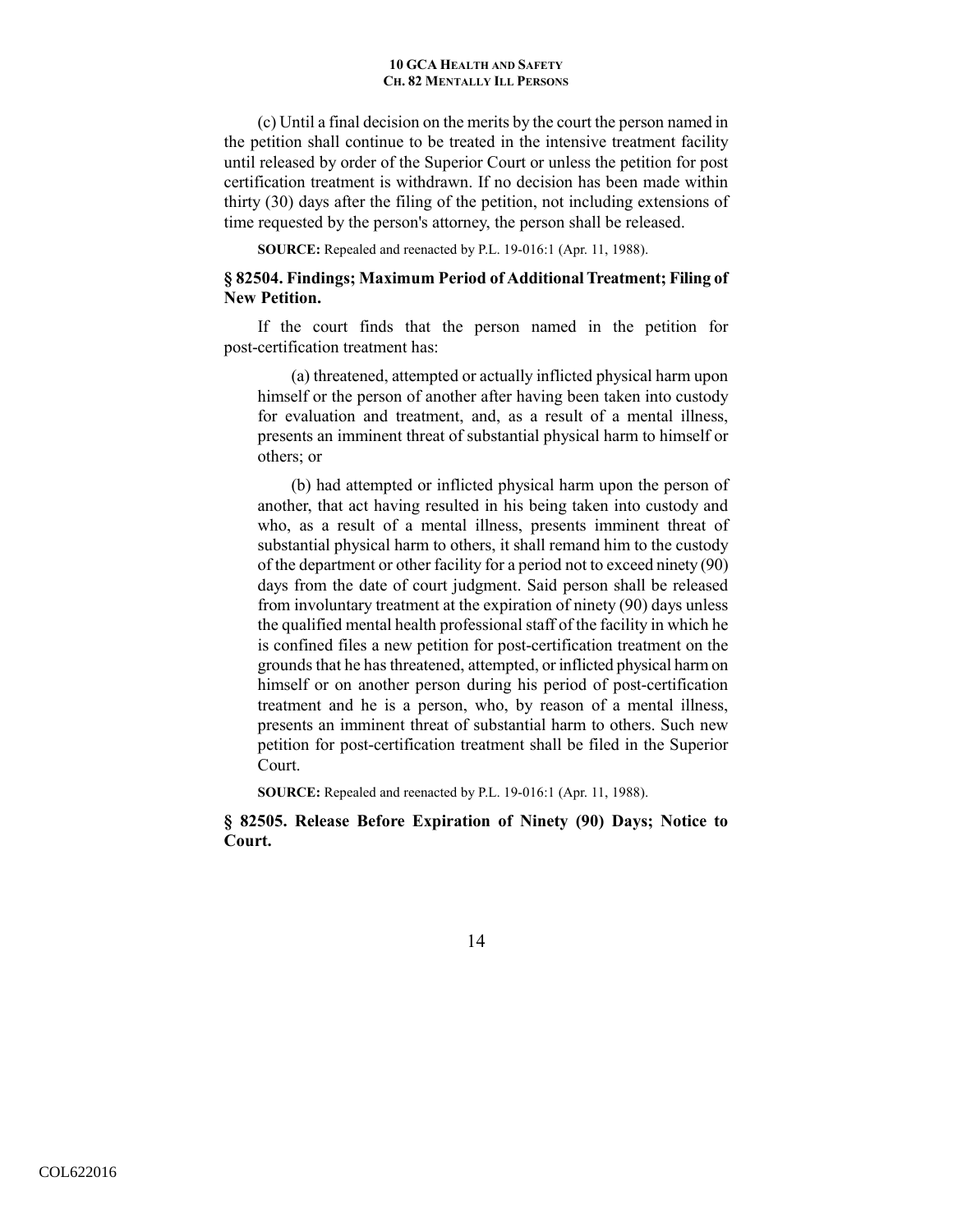(a) Nothing in this Chapter shall prohibit the director or qualified mental health professional person in charge of the facility in which the person is being involuntarily treated from releasing him from treatment prior to the expiration of ninety (90) days when in his opinion the person being involuntarily treated no longer constitutes an imminent threat of substantial harm to himself or others.

 (b) Whenever the director or qualified mental health professional person in charge of a facility providing post-certification treatment pursuant to this Chapter releases a person prior to the expiration of ninety (90) days, he shall so notify the court.

**SOURCE:** Repealed and reenacted by P.L. 19-016:1 (Apr. 11, 1988).

# **§ 82506. Immunity of Hospital From Liability for Actions of Person Released.**

(a) The qualified mental health professional staff providing ninety (90) days involuntary treatment shall not be held civilly or criminally liable for any action by a person released at or before the end of the ninety (90) day period.

 (b) If during the ninety (90) days of involuntary treatment the patient has threatened the life or safety of any other person, it shall be the duty of the qualified mental health professional staff to make a good faith effort to communicate the substance of such threats to the person so threatened prior to the release of the patient, and no person who has made such threats may be released until after a court hearing approving such release.

**SOURCE:** Repealed and reenacted by P.L. 19-016:1 (Apr. 11, 1988).

# **ARTICLE 6 LEGAL AND CIVIL RIGHTS OF PERSONS**

----------

- § 82601. Enumeration or Rights; Posting of List in English, Chamorro and Tagalog.
- § 82602. Right to Communication and Visitation; Exercise of Civil Rights.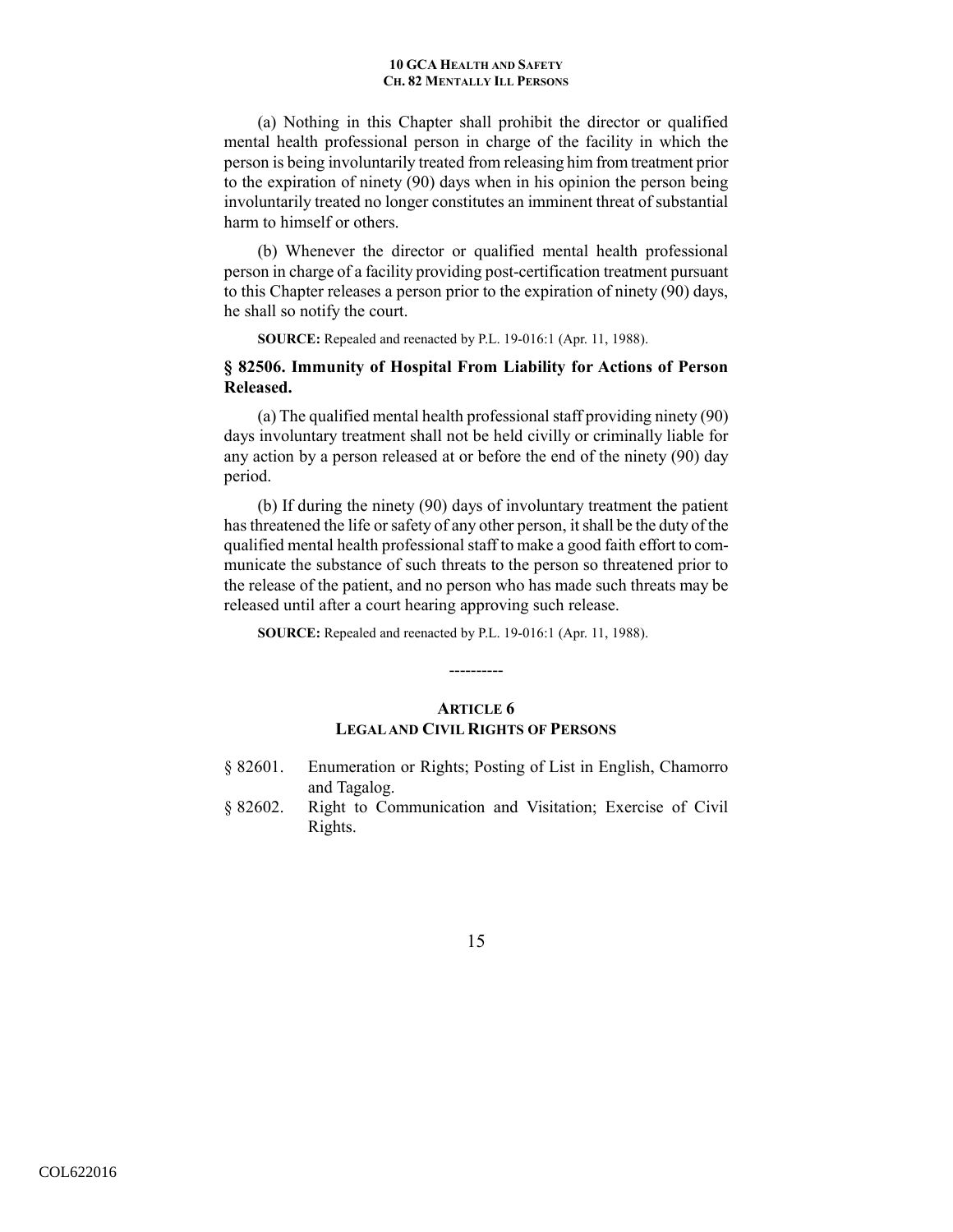- § 82603. Who May Deny Rights to Person Detained; Grounds; Entry in Treatment Records; Information to Be Made Available to Person Detained.
- § 82604. Rights Not Specifically Denied to Be Retained.
- § 82605. Confidentiality of Information in Records; Persons to Whom Disclosure Authorized.
- § 82606. Compilation and Publication of Statistical Data Authorized.
- § 82607. Action for Wrongful Release of Confidential Information or Records; Penalty or Treble Damages; Injunction.
- § 82608. Presumption of Incompetency Due to Evaluation or Treatment Prohibited; Statement of Law to be Given Person Leaving Facility.
- § 82609. Mechanical Restraints.
- § 82610. Seclusion and Restraint Policy.

# **§ 82601. Enumeration of Rights; Posting of List in English, Chamorro and Tagalog.**

Each person involuntarily detained for evaluation or treatment under the provisions of this Chapter shall have the following rights, a list of which shall be prominently posted in English, Chamorro and Tagalog in all facilities providing such services and otherwise brought to his attention by such additional means as the Attorney General may require:

(a) Every patient shall be entitled to humane care and treatment and, to the extend that facilities, equipment, and personnel are available, to medical care and treatment in accordance with the highest standards accepted in medical practice.

(b) To the fullest extend possible, all treatment proposed to be administered shall be planned in consultation with the patient and he shall be kept informed as to the nature, purpose and possible consequences of his treatment.

(c) The patient's attorney shall have the right at all times to examine all records of and plans for the treatment of the patient and, upon request and reimbursement to the treating facility for reasonable costs of copying, to a photocopy of all or any part of such records and plan.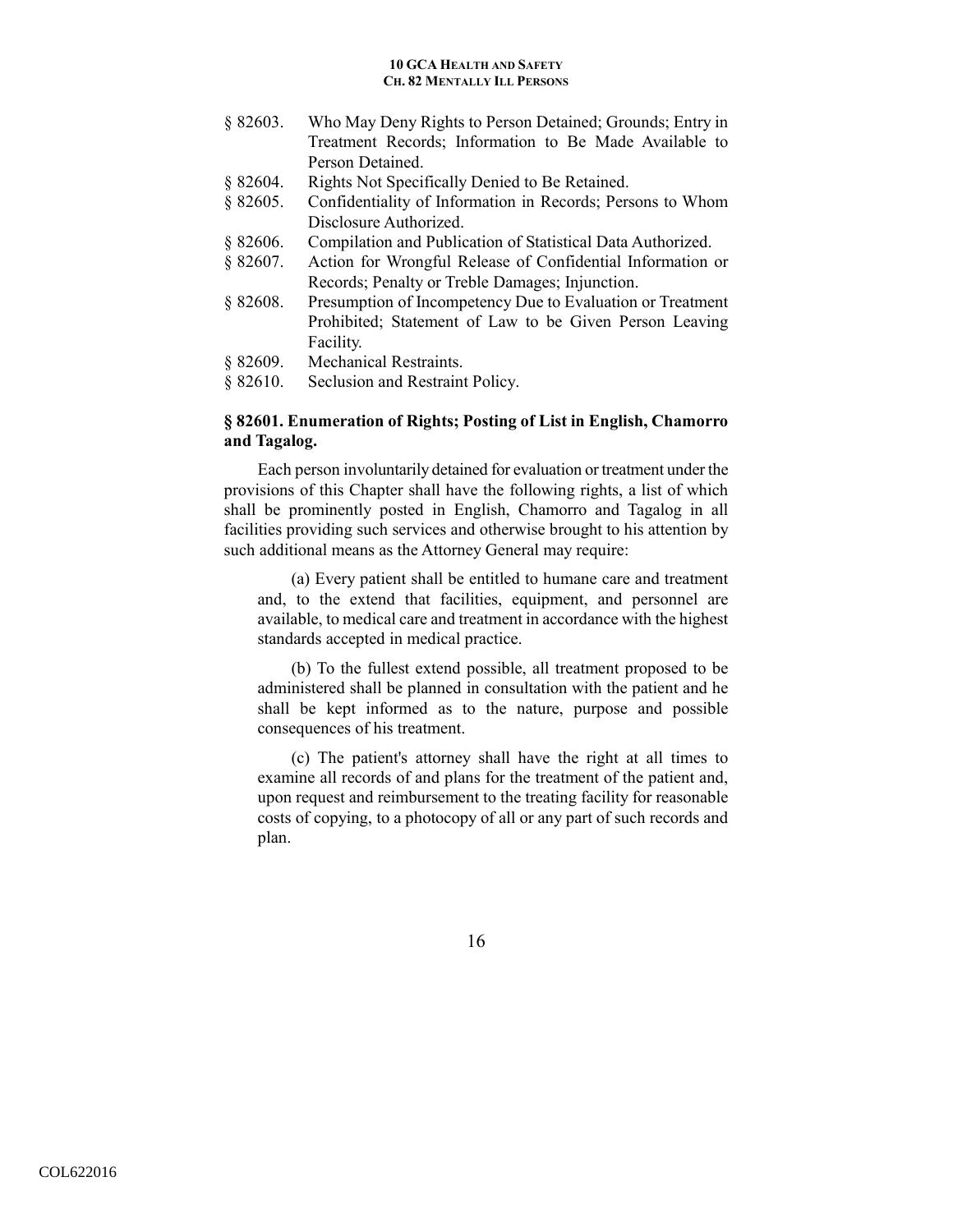(d) Within twenty-four (24) hours of the signing of any order for commitment for 28-day treatment and continuously thereafter, the detained person's record at the treatment facility shall contain detailed, written information stating the mental health treatment being provided and the specific objectives of such treatment.

(e) Within five (5) days after the entry of an order committing a person to ninety (90) day treatment, the qualified mental health professional staff in charge of the patient's treatment shall prepare an individual treatment plan.

(f) Every patient, or his attorney, has the right to refuse electroconvulsive therapy, Insulin Shock, Psycho Surgery, or any other measure which requires the physical invasion of the patient's body.

**SOURCE:** Repealed and reenacted by P.L. 19-016:1 (Apr. 11, 1988).

# **§ 82602. Right to Communication and Visitation; Exercise of Civil Rights.**

(a) Except to the extent that a qualified mental health professional determines that it is necessary for the medical welfare of the patient to impose restrictions, every patient shall be entitled:

(1) To communicate by sealed mail or otherwise with persons, including official agencies, inside or outside the facility; and

(2) To receive visitors; and

(3) To exercise all civil rights, including the right to dispose of property, execute instruments, make purchases, enter contractual relationships, and vote, unless he has been adjudicated incompetent and has not been restored to legal capacity.

 (b) Notwithstanding any limitations authorized under this Section on the right of communication, every patient shall be entitled to communicate by sealed mail with his attorney and with the Court. Any letter or written message from a patient directed to the court or the patient's attorney shall be promptly forwarded to the addressee by the facility holding the patient.

 (c) Any limitations imposed by a qualified mental health professional on the exercise of these rights by the patient and the reasons for such limitation shall be made a part of the clinical record of the patient.

**SOURCE:** Repealed and reenacted by P.L. 19-016:1 (Apr. 11, 1988).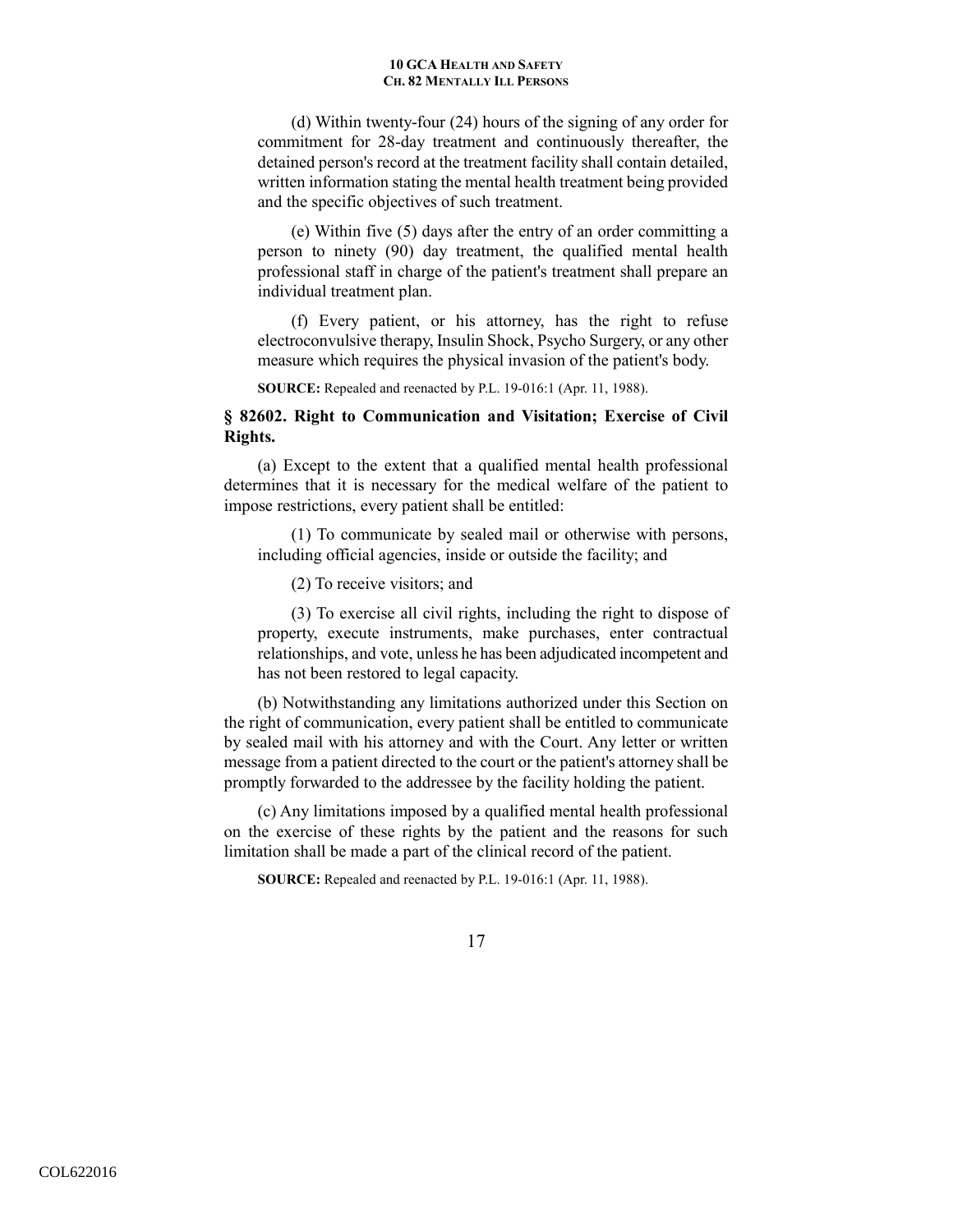# **§ 82603. Who May Deny Rights to Person Detained; Grounds; Entry in Treatment Records; Information to Be Made Available to Person Detained.**

A person's rights under § 82601 or § 82602 of this Chapter may be denied for good cause only by the director or qualified mental health professional in charge of the facility. Denial of an involuntarily detained person's rights shall in all cases be entered into the person's treatment record. Information pertaining to the denial of rights contained in the person's treatment record shall be made available to the person, his attorney, or his conservator or guardian.

**SOURCE:** Repealed and reenacted by P.L. 19-016:1 (Apr. 11, 1988).

### **§ 82604. Rights Not Specifically Denied to Be Retained.**

Every person involuntarily detained under the provisions of this Chapter for evaluation or treatment in any facility, including a conservatee placed in any facility, shall be entitled to all rights set forth in this Chapter and shall retain all rights unless specifically denied him under this Chapter.

**SOURCE:** Repealed and reenacted by P.L. 19-016:1 (Apr. 11, 1988).

# **§ 82605. Confidentiality of Information in Records; Persons to Whom Disclosure Authorized.**

All information and records obtained in the course of providing service to either voluntary or involuntary recipients of services shall be confidential. Information and records may be disclosed only:

(a) In communications between qualified mental health professionals in the provision of services or appropriate referrals, or in the course of conservatorship proceedings;

(b) When the qualified mental health professional staff in charge of the patient, with the approval of the patient or his attorney, conservator or guardian, designates persons to whom information or records may be released, except that nothing in this Chapter shall be construed to compel a physician, psychologist, social worker, nurse, attorney, or other professional person to reveal information which has been given to him in confidence by members of the patient's family. No record may be released under this subsection after ten (10) years have elapsed since the record was made;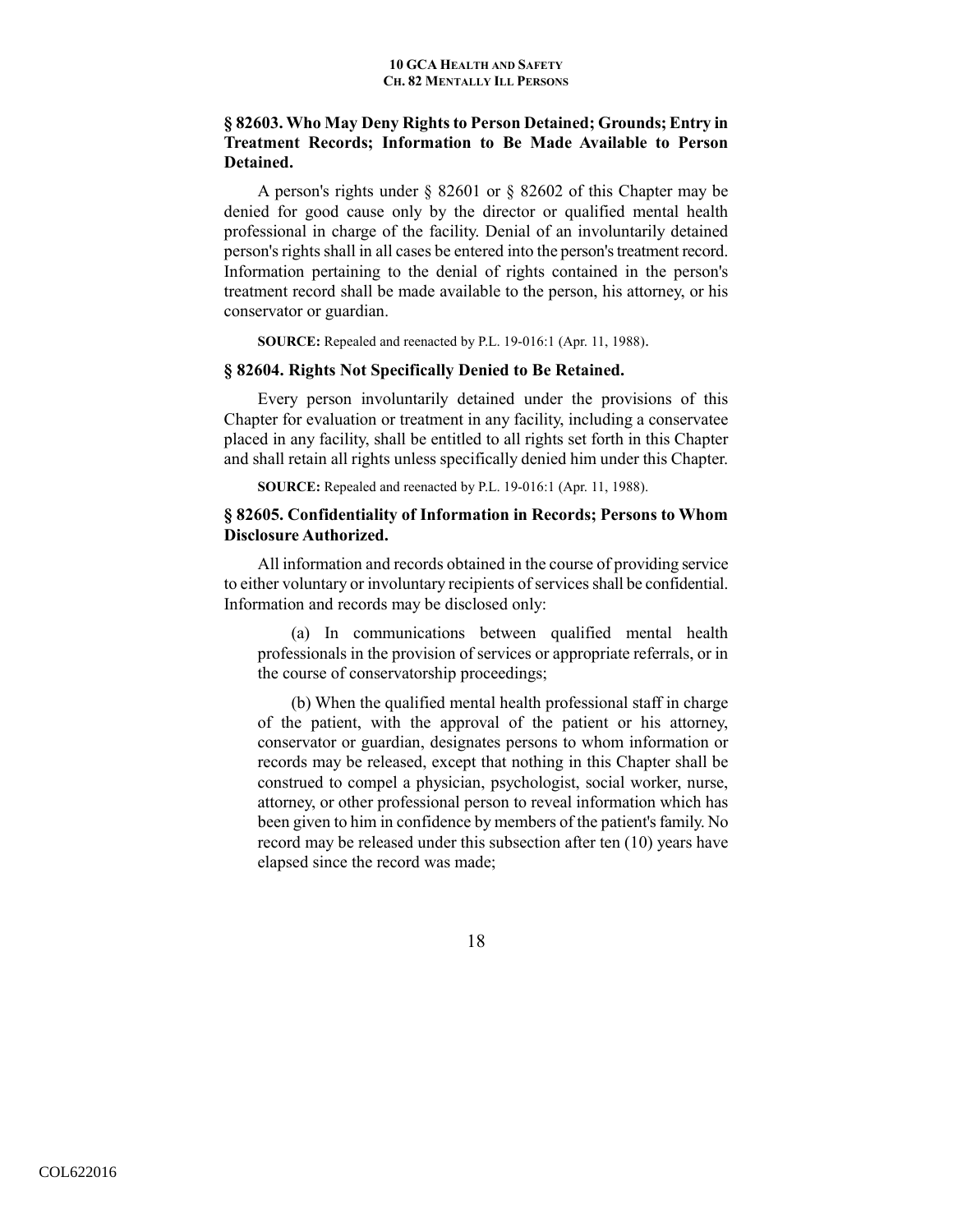(c) To the extent necessary to make claims on behalf of a recipient for services for aid, insurance, or medical assistance to which he may be entitled;

(d) If the recipient of services is a ward or conservatee, and his guardian or conservator designates, in writing, persons to whom records or information may be disclosed, except that nothing in this Chapter shall be construed to compel a qualified mental health professional, psychologist, social worker, nurse or attorney, to reveal information which has been given him in confidence by members of a patient's family.

(e) For research, provided that the Attorney General provides by regulation, rules for the conduct of research. Such rules shall include, but need not be limited to, the requirement that all researchers must sign an oath of confidentiality as follows:

Date:

As a condition of doing research concerning persons who have received services from  $\qquad \qquad$  (fill in the facility, agency or person) I \_\_\_\_\_\_\_\_\_\_\_\_\_\_\_\_ agree not to divulge any information obtained in the course of such research to unauthorized persons, and not to publish or otherwise make public any information regarding persons who have received services such that the person who received services is identifiable.

I realize that the unauthorized release of confidential information may make me subject to a civil action under the provisions of Title VI of the Code of Civil Procedure.

Signed:

(f) To the courts, as necessary to the administration of justice.

**SOURCE:** Repealed and reenacted by P.L. 19-016:1 (Apr. 11, 1988).

#### **§ 82606. Compilation and Publication of Statistical Data Authorized.**

Nothing in this Chapter shall be construed to prohibit the compilation and publication of statistical data for use by government or researchers under standards established by the Attorney General.

**SOURCE:** Repealed and reenacted by P.L. 19-016:1 (Apr. 11, 1988).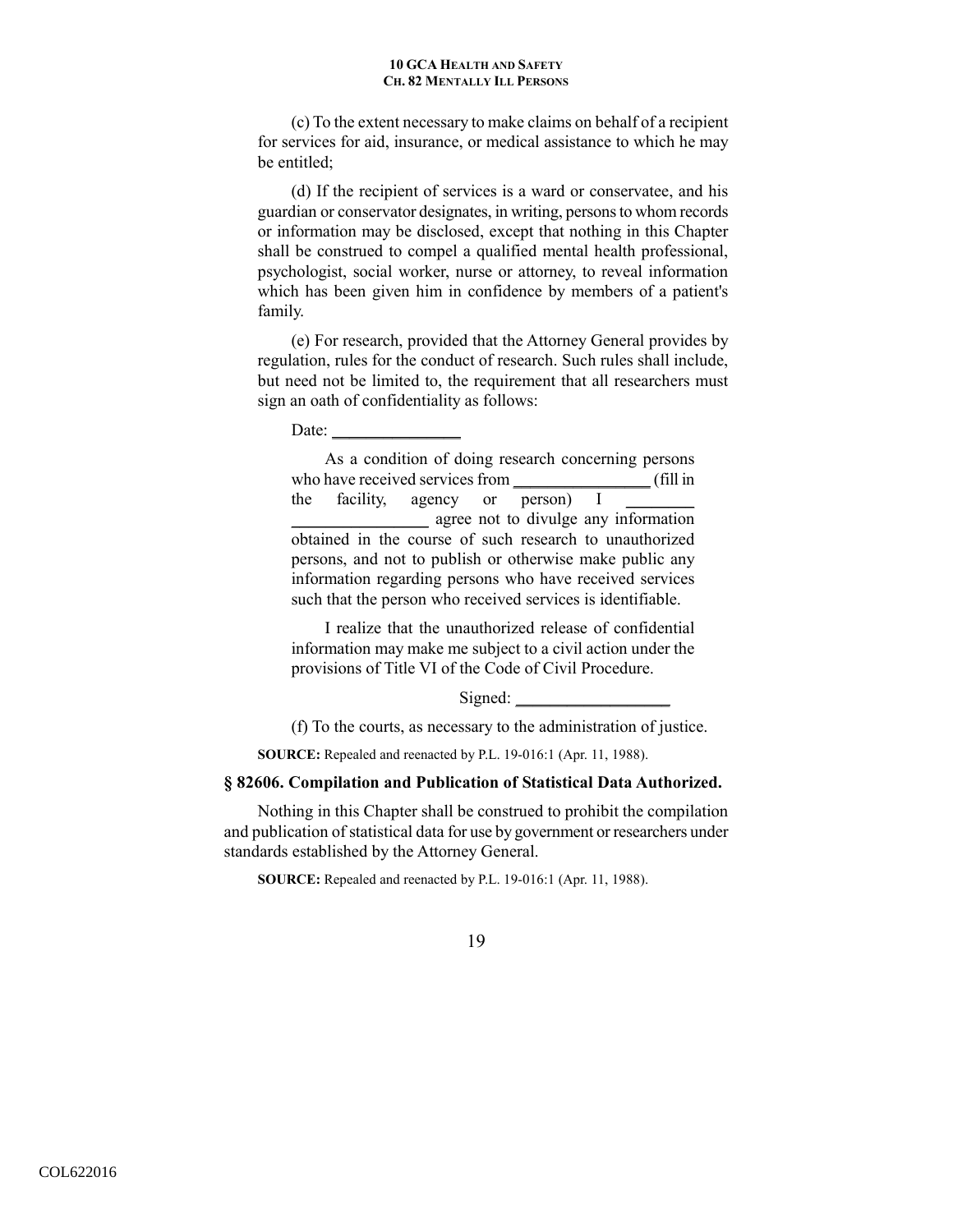# **§ 82607. Action for Wrongful Release of Confidential Information or Records; Penalty or Treble Damages; Injunction.**

(a) Any person may bring an action against an individual or agency who has willfully and knowingly released confidential information or records concerning him in violation of the provisions of this Chapter, for the greater of the following amounts:

(1) Two Thousand Five Hundred Dollars (\$2,500); or

(2) Three times the amount of actual damages, if any, sustained by the plaintiff.

(b) It is not a prerequisite to an action under this section that the plaintiff suffer or be threatened with actual damages.

**SOURCE:** Repealed and reenacted by P.L. 19-016:1 (Apr. 11, 1988).

# **§ 82608. Presumption of Incompetency Due to Evaluation or Treatment Prohibited; Statement of Law to Be Given Person Leaving Facility.**

No person may be presumed to be incompetent because he has been evaluated or treated for mental illness, regardless of whether such evaluation or treatment was voluntarily or involuntarily received. Any person who leaves a public or private mental health facility following evaluation or treatment for mental illness, regardless of whether that evaluation or treatment was voluntarily or involuntarily received shall be given a statement of Guam law as stated in this section.

**SOURCE:** Repealed and reenacted by P.L. 19-016:1 (Apr. 11, 1988).

## **§ 82609. Mechanical Restraints.**

Mechanical restraints shall not be applied to a patient unless it is determined by the treating qualified mental health professional person to be required by the medical needs of the patient, and the use thereof is approved by the court, or, in the case of an emergency, within 72 hours after restraints are first used. Every use of mechanical restraints and the reasons therefor shall be made part of the clinical record of the patient.

# **§ 82610. Seclusion and Restraint Policy.**

The Government of Guam's use of restraint or seclusion shall be strictly limited to emergencies when there is imminent risk of an individual physically harming himself or others and nonphysical intervention is not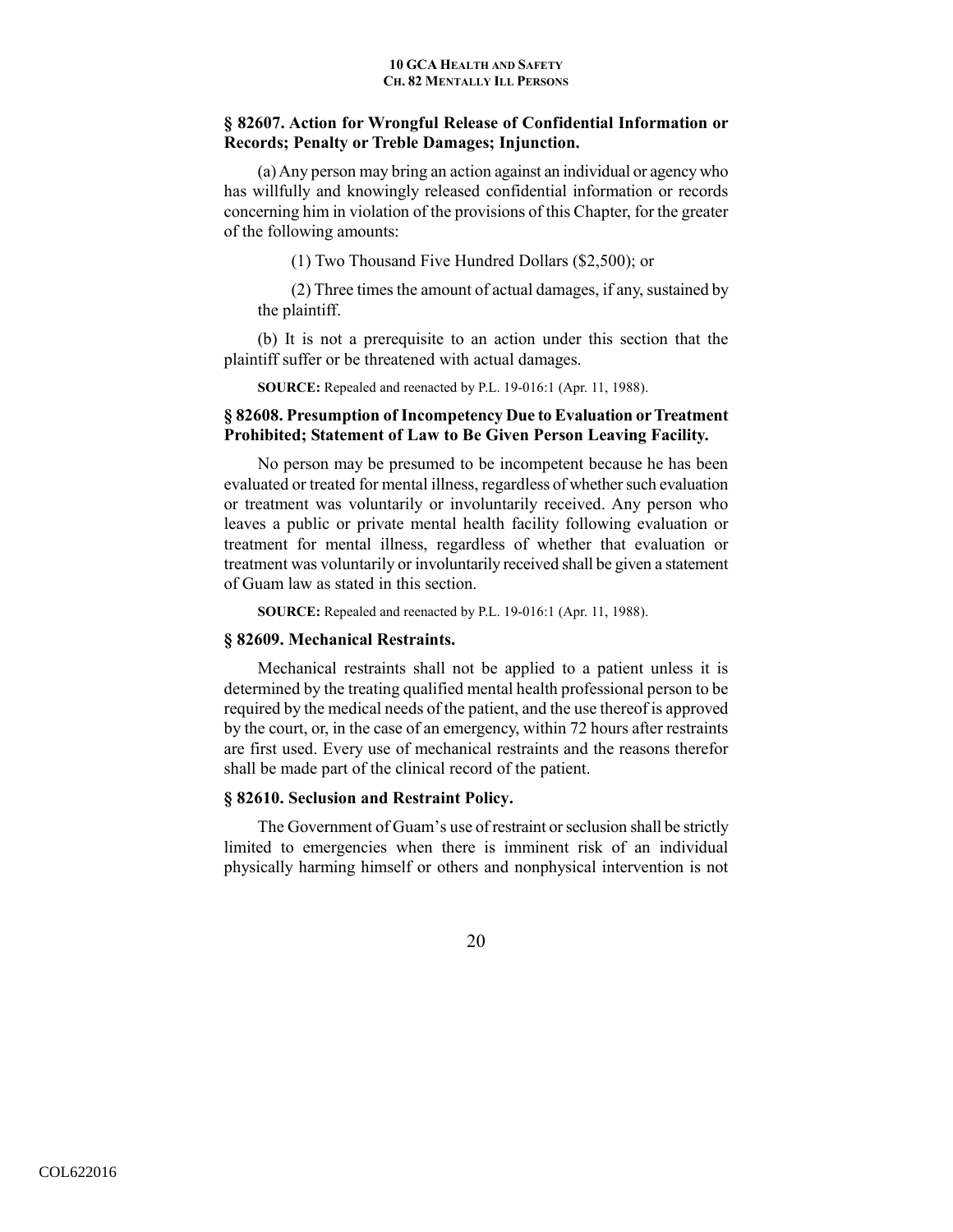effective. This Section applies to all direct care providers within Government of Guam agencies and agents and employees of the Government of Guam who provide services to persons with mental difficulties, behavioral difficulties and developmental disabilities, but not the Department of Corrections and Guam Police Department. Direct care providers means personnel working with persons with mental difficulties, behavioral difficulties and developmental disabilities who are subject to a behavior plan, individualized educational plan or a similar plan.

(a) Training Program. An agency employing direct care providers shall provide a minimum of sixteen (16) hours to newly hired providers and annual follow-up training at a minimum of eight (8) hours. The training shall instruct providers in the following:

(1) reducing the use of seclusion and restraint through risk assessment and early intervention, which includes nonphysical intervention;

(2) needs and behaviors of the population served (e.g. age, gender, adults, or children);

(3) relationship building;

(4) proper and permissible techniques for seclusion, physical holds and chemical restraints for the population served, including risks versus benefits;

(5) preventive techniques for restraint and seclusion, including a safe and calm physical environment;

(6) positive alternatives to restraint and seclusion;

(7) de-escalation methods;

(8) avoidance of power struggles;

(9) thresholds for restraints and seclusion;

(10) the physiological and psychological impact of restraint and seclusion;

(11) monitoring physical signs of distress and obtaining medical assistance;

(12) legal issues;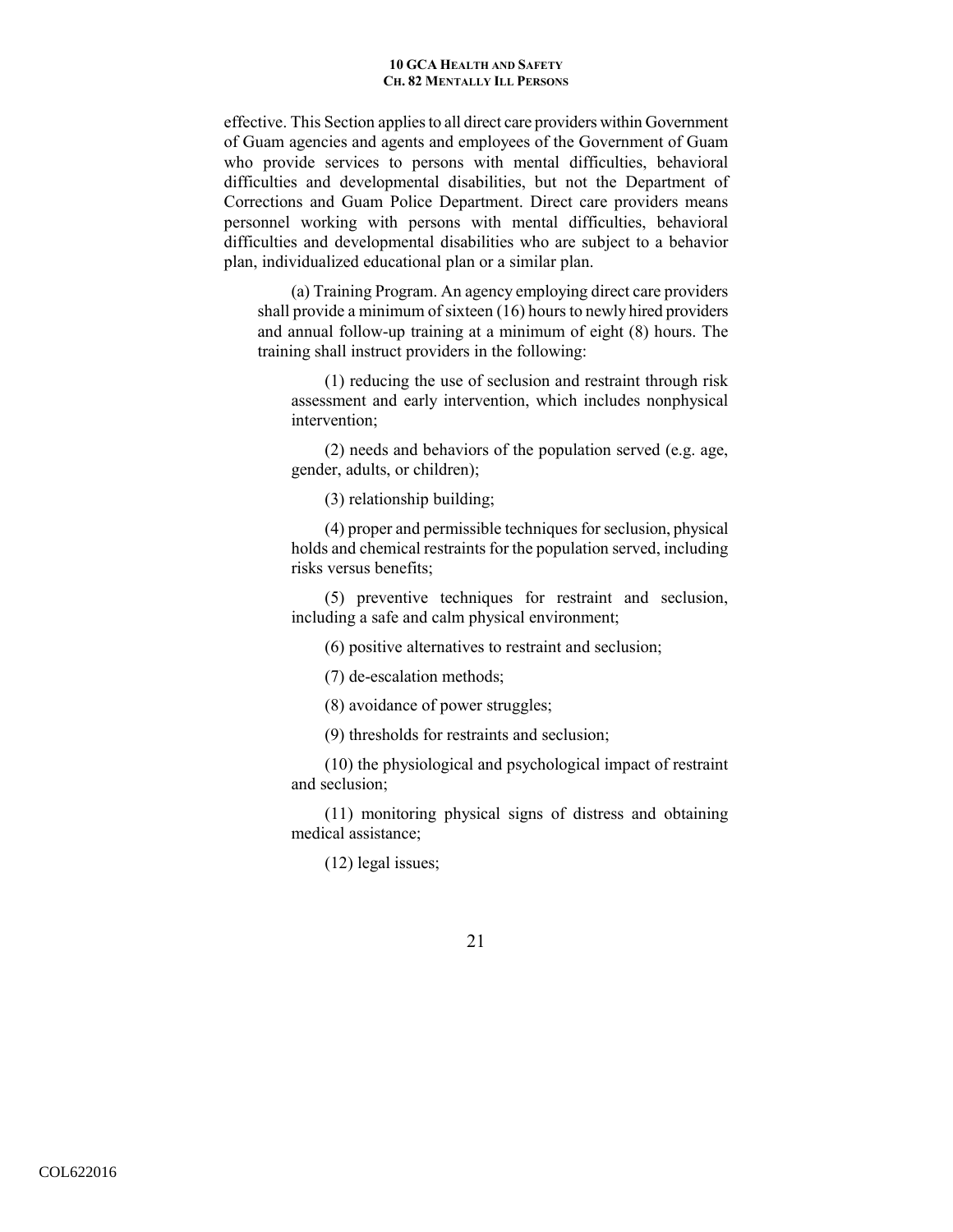(13) positional asphyxia;

(14) escape and evasion techniques;

(15) time limits;

(16) the process for obtaining approval for continued restraints;

(17) procedures to address problematic restraints;

(18) documentation of restraints and seclusion;

(19) debriefing after the use of restraints and seclusion with the client or student, the client's or student's family member, or authorized representative, as well as staff members; and

(20) processing with clients or students, and follow-up with personnel, and investigation of injuries and complaints.

(b) Reporting Requirements. Direct care providers shall document the use of every restraint defined in §§ 82101(h) and 82101(i), Article 1, Chapter 82, Title 10 GCA on an incident report. Any injury as a result of restraint or seclusion shall be reported immediately to professional staff, Guam Behavioral Health and Wellness Center, Department of Public Health and Social Services, and the territorial protection and advocacy office or its successor.

Government of Guam agencies and agents and employees of the government of Guam who provide services to persons with mental difficulties, behavioral difficulties and developmental disabilities shall report all deaths and severe injuries to Guam Behavioral Health and Wellness Center, Department of Integrated Services for Individuals with Disabilities, and the territorial protection and advocacy office or its successor. Each agency shall maintain and update a list of all deaths, severe injuries, and the frequency of its facility's use of seclusion and restraint on an annual basis and shall post the same on its website with a proper regard for client and student confidentiality.

(c) Prohibited Acts.

(1) seclusion is prohibited in school settings;

(2) chemical restraint is prohibited unless prescribed by a physician who specifies the duration and circumstances under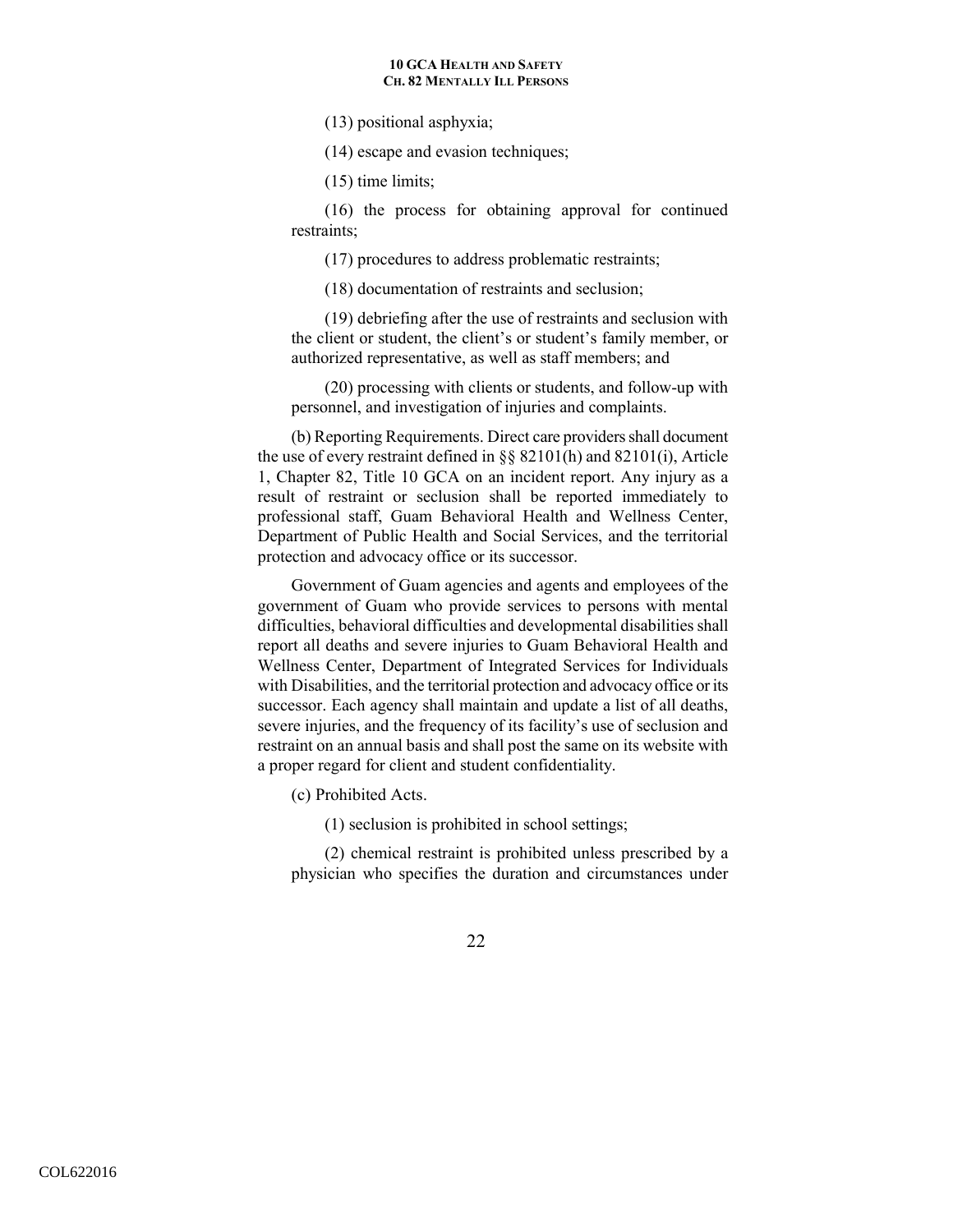which the restraints are to be used, and shall be indicated in a client or student's individualized treatment plan.

(3) a physical restraint or containment technique that obstructs a person's respiratory airway or impairs the person's breathing or respiratory capacity, including techniques in which a staff member places pressure on a person's back or places his or her body weight against the person's torso or back is prohibited.

(4) a pillow, blanket, or other item covering the person's face as part of a physical or mechanical restraint or containment process is prohibited.

(5) prone restraint on a person at risk for positional asphyxiation as a result of one of the following risk factors that are known to the personnel is prohibited:

- (A) obesity;
- (B) pregnancy;
- (C) agitated delirium or excited delirium syndromes;
- (D) cocaine, methamphetamine, or alcohol intoxication;

(E) exposure to pepper spray;

(F) preexisting heart disease, including, but not limited to, an enlarged heart or other cardiovascular disorders; and/or

(G) respiratory conditions, including emphysema, bronchitis, or asthma.

**SOURCE:** Added by P.L. 28-173:3 (Jan. 29, 2007) effective, Oct. 1, 2007.

**2013 NOTE:** Pursuant to P.L. 32-024:2 (May 6, 2013) which renamed the Department of Mental Health and Substance Abuse (DMHSA) to the Guam Behavioral Health and Wellness Center, all references to DMHSA were altered to the Guam Behavioral Health and Wellness Center pursuant to P.L. 32-024:4.

Numbers and/or letters were altered in subsection  $(c)(5)$  to adhere to the Compiler's alpha-numeric scheme in accordance to 1 GCA § 1606.

----------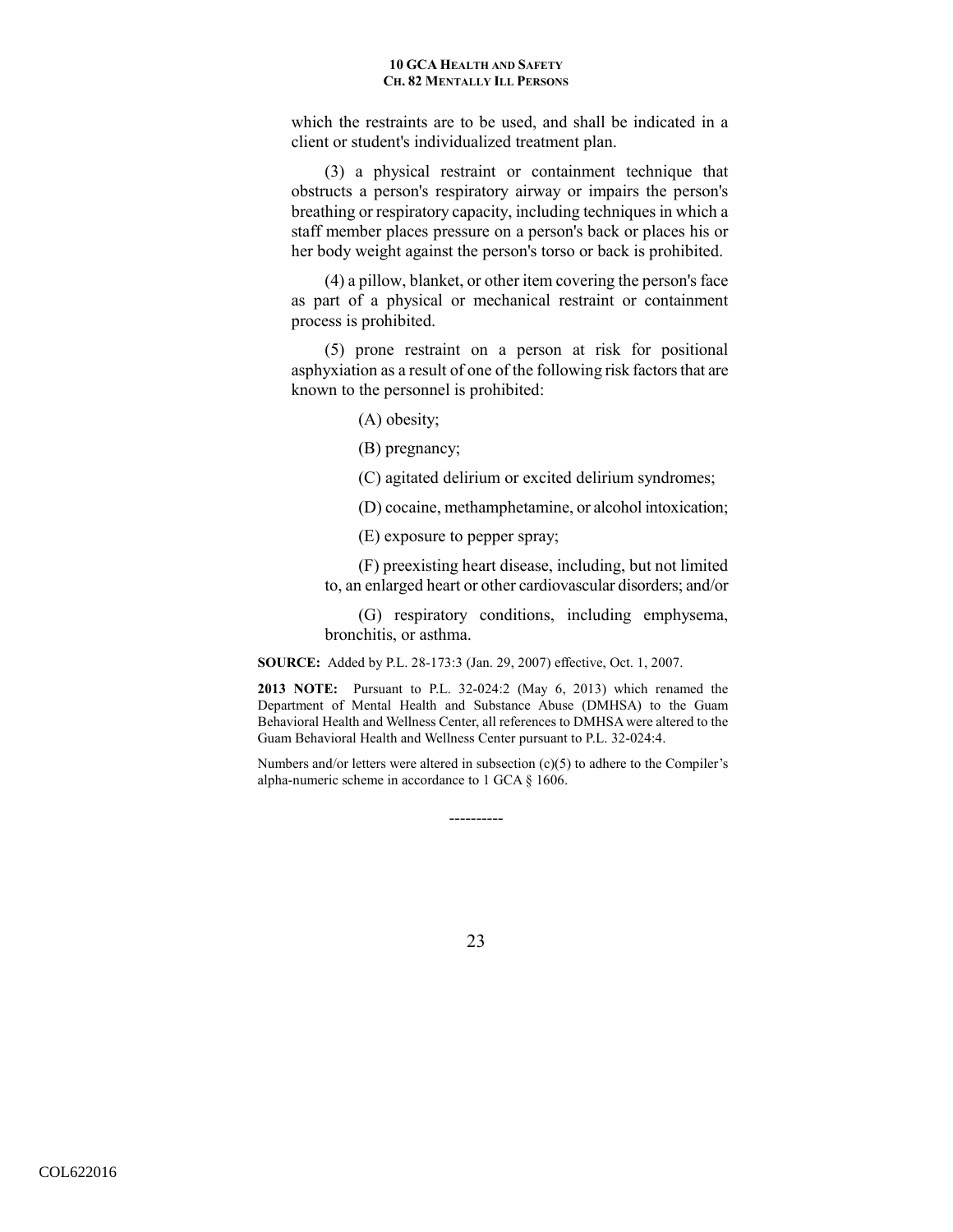# **ARTICLE 7**

# **CONSERVATORSHIP FOR GRAVELY DISABLED PERSONS**

- § 82701. For Whom Conservator May Be Appointed; Procedure; Exceptions.
- § 82702. Who May Recommend Conservator Ship; Petition by Investigating Officer; Pleading and Filing Requirements for Temporary Conservatorship.
- § 82703. Temporary conservatorship.
- § 82704. Duties of Investigating Officer.
- § 82705. Notice by Nominee of Willingness to Accept Conservatorship.
- § 82706. Recommendation of Person or Agency to Serve as Conservator.
- § 82707. Report by Investigating Officer.
- § 82708. Powers of Conservator.
- § 82709. Right to Place Conservatee in Medical or Other Facility, Notice to Investigating Officer.
- § 82710. Alternative Placement After Notice by Person in Charge of Facility.
- § 82711. Powers and Duties of Conservators and Legal Disabilities of Conservatees.
- § 82712. Termination of Conservatorship.
- § 82713. Same; Notice to Conservator and Conservatee.
- § 82714. Ratification of Good-Faith Acts of Conservator Beyond Maximum Period; Decree.
- § 82715. Petition by Conservatee for Rehearing.
- § 82716. Time for Hearing Petitions, Attorney for Conservatee.
- § 82717. Chapter Provisions to Supersede Commitments Under Former Provisions.
- § 82718. Former Conservatee Not to Be Presumed Incompetent.

# **§ 82701. For Whom Conservator May Be Appointed; Procedure; Exceptions.**

A conservator of the person, or the estate, or of the person and the estate may be appointed for any person who is gravely disabled as the result of a mental disorder. The procedure for establishing conservatorship under this Chapter shall be the same as that provided in 15 GCA Division 4 except as follows:

(a) A conservator may be appointed for a gravely disabled minor.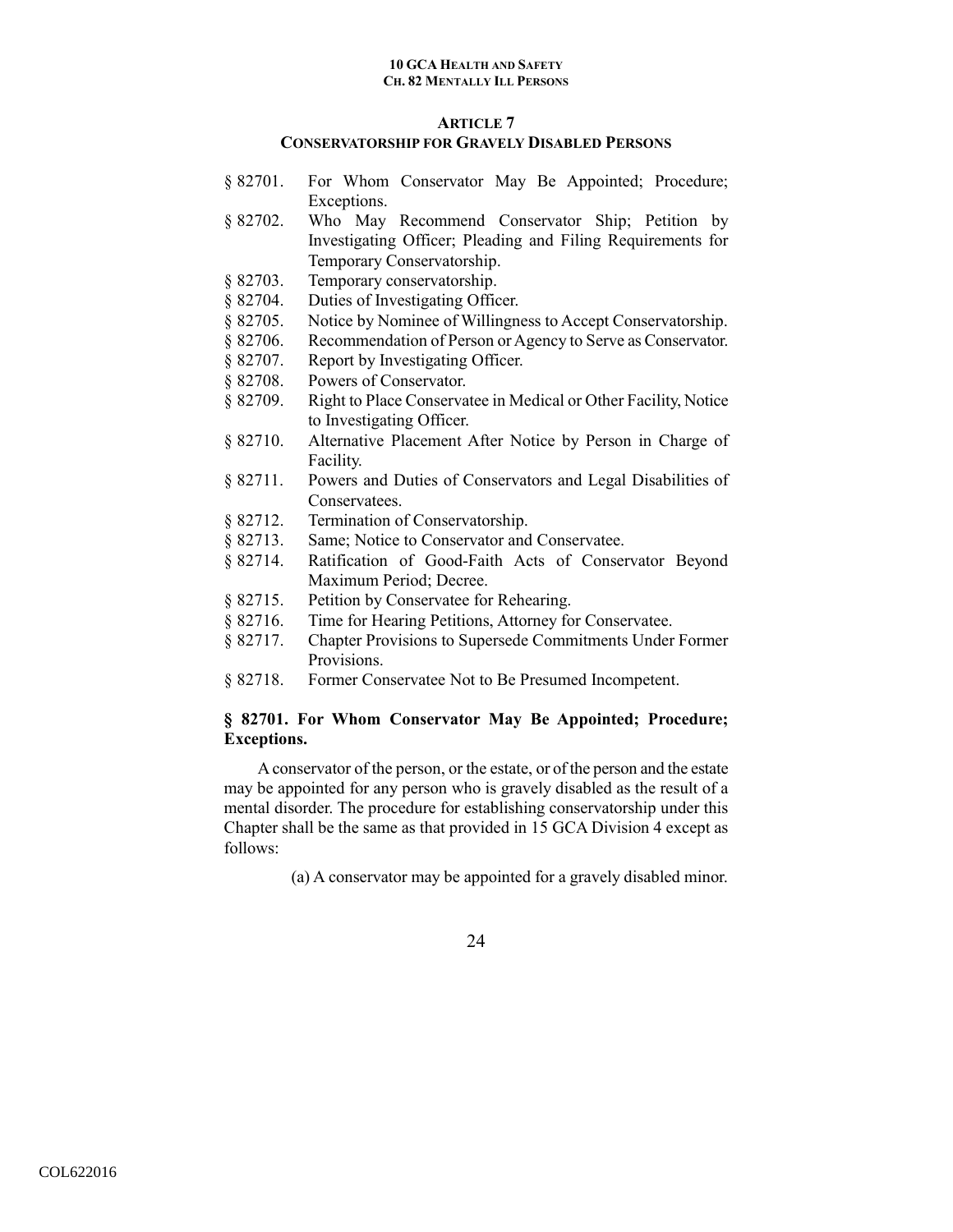(b) When a gravely disabled person already has a guardian or conservator, the Superior Court under this Chapter may retain that guardian or conservator, or remove him and appoint a new guardian or conservator under the provisions of this Chapter.

(c) The person for whom conservatorship is sought shall have the right to demand a jury trial on the issue of whether he is gravely disabled. This right shall also apply in subsequent proceedings to reestablish conservatorship.

(d) The Superior Court may grant a conservator, appointed under this Chapter, with the power to place his conservatee in a facility for psychiatric or psychological care only after finding that alternative, non- institutional care and support are not available on an out-patient basis, and after finding that the facility has the capability to provide treatment which is appropriate to the needs of the gravely disabled individual.

**SOURCE:** Repealed and reenacted by P.L. 19-016:1 (Apr. 11, 1988).

# **§ 82702. Who May Recommend Conservatorship; Petition by Investigating Officer; Pleading and Filing Requirements for Temporary Conservatorship.**

When the qualified mental health professional person in charge of a facility providing evaluation or intensive treatment determines that a person in his care is gravely disabled as a result of a mental disorder and is unwilling to accept, or incapable of accepting, treatment voluntarily, he may recommend conservatorship to the officer providing conservatorship investigation. Such recommendation shall be made in a written report supplying pertinent information to include diagnosis, symptoms, prognosis, treatment and reasons for the grave disability. If the officer providing conservatorship investigation concurs with the recommendation, he shall petition the Superior Court to establish conservatorship. Where temporary conservatorship is indicated, the fact shall be alternatively pleaded in the petition.

**SOURCE:** Repealed and reenacted by P.L. 19-016:1 (Apr. 11, 1988).

#### **§ 82703. Temporary Conservatorship.**

(a) A temporary conservator under this Chapter shall determine that arrangements are necessary to provide the person with food, shelter, and care pending the determination of conservatorship. He shall give preference to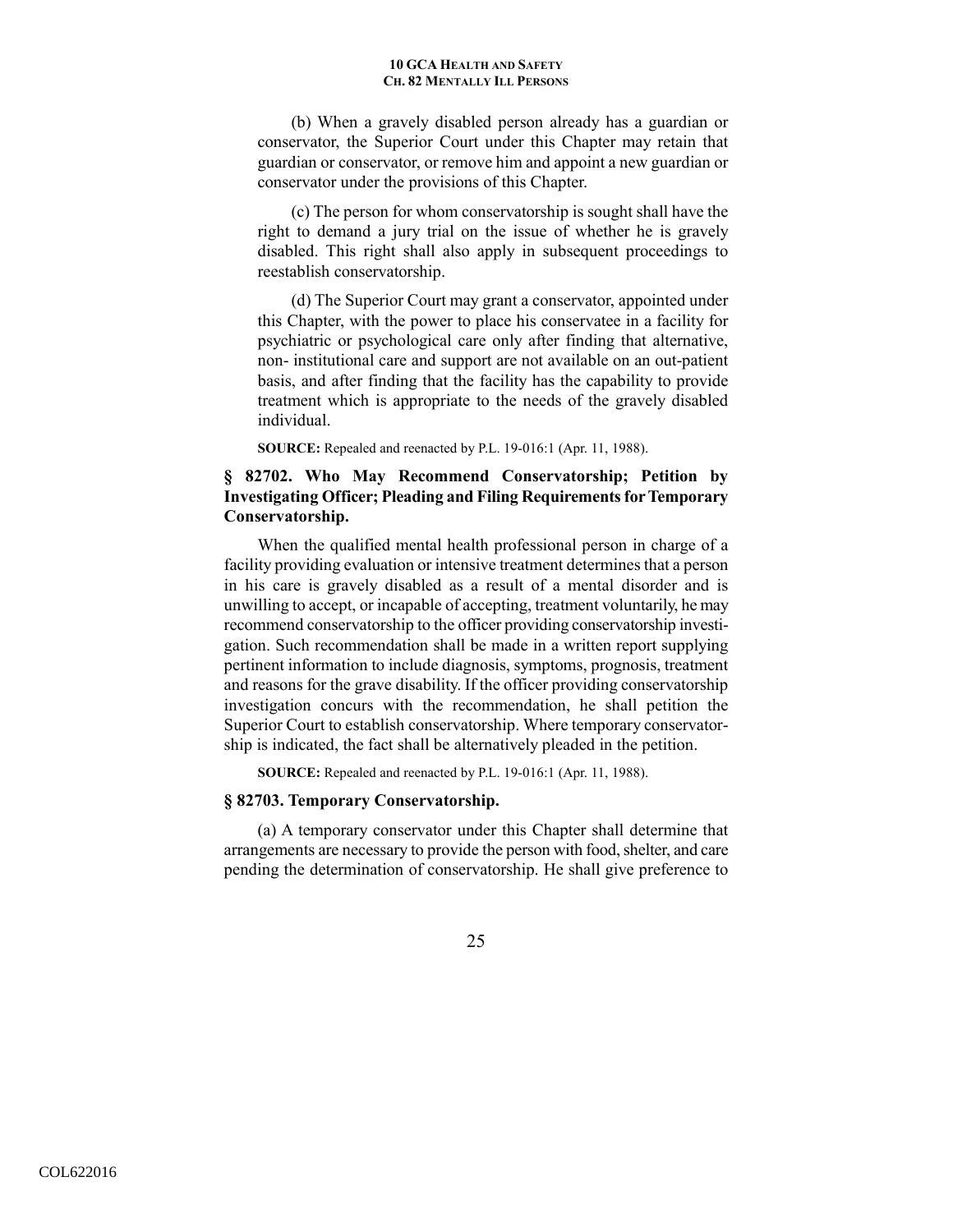arrangements which allow the person to return to his home, family or friends. If necessary, the temporary conservator may require the person to be detained in a facility providing intensive treatment pending the determination of the petition for conservatorship. Any person so detained shall have the same right to judicial review set forth in Article 4 of this Chapter.

 (b) Temporary conservatorship shall continue pending a hearing to consider the appointment of a conservator, the trial and any appeals, but in no event longer than one (1) year. The powers of the temporary conservator shall be those granted in the decree, but in no event may they be broader than the power which may be granted a conservator.

**SOURCE:** Repealed and reenacted by P.L. 19-016:1 (Apr. 11, 1988).

### **§ 82704. Duties of Investigating Officer.**

The officer providing conservatorship investigation shall investigate all available alternatives to conservatorship and shall recommend conservatorship to the court only if no suitable alternatives are available. The report to the court shall be comprehensive and shall contain all relevant aspects of the person's medical, psychological, financial, family, vocational and social condition, and shall contain all available information concerning the person's real and personal property. The facility providing intensive treatment or evaluation shall disclose any records or information which may facilitate the investigation. If the officer providing conservatorship investigation recommends against conservatorship, he shall set forth all alternatives available. A copy of the report shall be transmitted to the individual who was originally recommended to serve as conservator, and to the person recommended for conservatorship.

**SOURCE:** Repealed and reenacted by P.L. 19-016:1 (Apr. 11, 1988).

### **§ 82705. Notice by Nominee of Willingness to Accept Conservatorship.**

The person recommended to serve as conservator shall promptly notify the officer providing conservatorship investigation whether he will accept the position if appointed. If notified that the person or agency recommended will not accept the position if appointed, the officer providing conservatorship investigation shall promptly recommend another person to serve as conservator.

**SOURCE:** Repealed and reenacted by P.L. 19-016:1 (Apr. 11, 1988).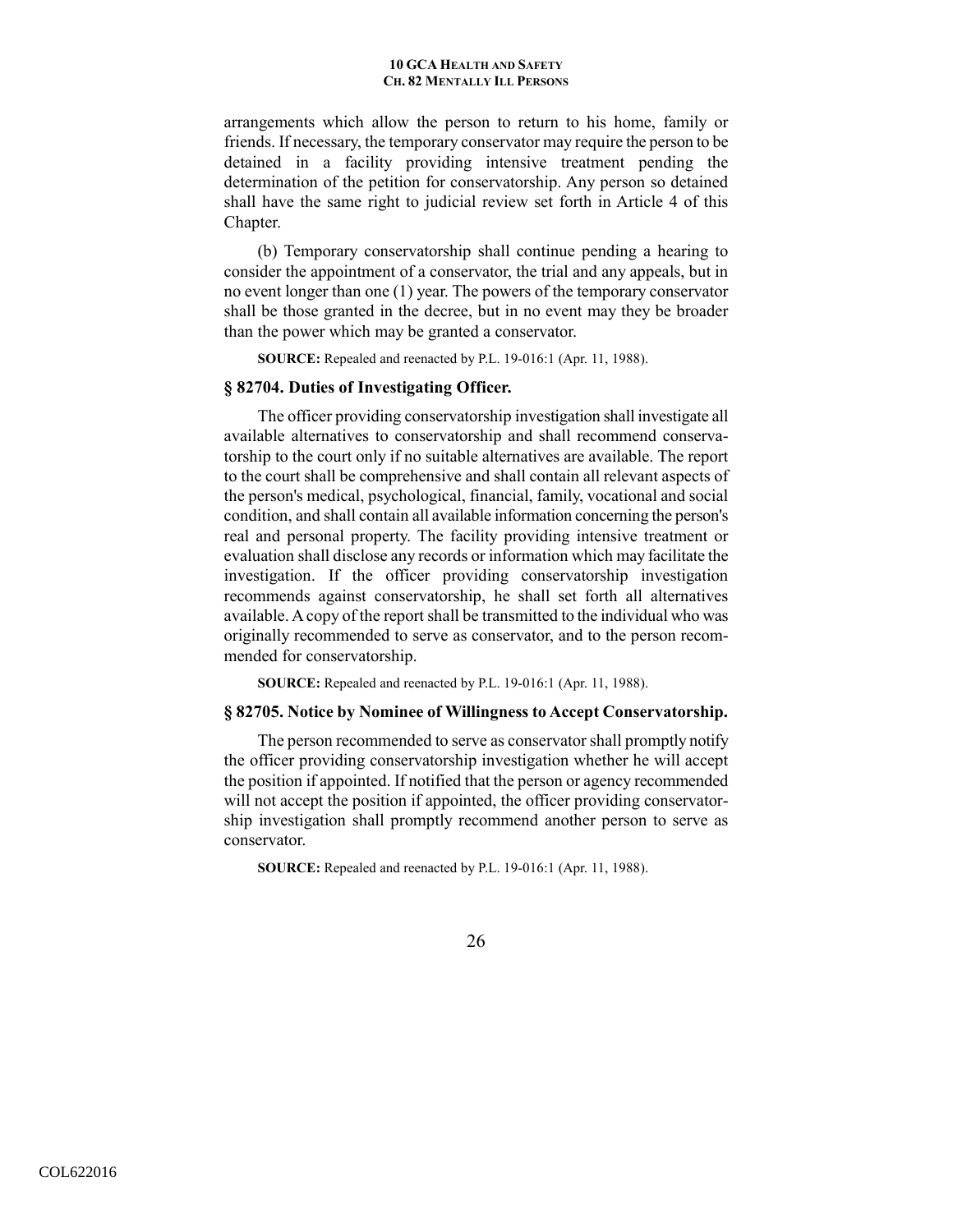# **§ 82706. Recommendation of Person or Agency to Serve as Conservator.**

If the conservatorship investigation results in a recommendation for conservatorship, the recommendation shall designate the most suitable person or agency to serve as a conservator. No person, or agency, shall be designated as conservator whose interest, activities, obligations or responsibilities are such as to compromise his or their ability to represent and safeguard the interests of the conservatee.

**SOURCE:** Repealed and reenacted by P.L. 19-016:1 (Apr. 11, 1988).

### **§ 82707. Report by Investigating Officer.**

The report of the officer providing conservatorship investigation shall contain his recommendations concerning the powers to be granted to, and the duties to be imposed upon the conservator, and the legal disabilities to be imposed upon the conservatee. The report of the court shall also contain an agreement signed by the person or agency recommended to serve as conservator certifying that the person or agency is able and willing to serve as conservator.

**SOURCE:** Repealed and reenacted by P.L. 19-016:1 (Apr. 11, 1988).

#### **§ 82708. Powers of Conservator.**

All conservators shall have such powers as the Court may designate. The report shall also recommend for or against the imposition of each of the following disabilities on the proposed conservatee:

(a) The right to possess and carry firearms.

(b) The privilege of possessing a license to operate a motor vehicle. If the report recommends against this privilege and the Court adopts the recommendation, the agency providing conservatorship investigation shall, upon the appointment of the conservator, so notify the Department of Revenue and Taxation Licensing Section.

(c) The right to enter into contracts. The investigating officer may recommend against the person having the right to enter specified types of transactions in excess of specified money amounts.

(d) The right to use alcohol or other non-prescribed substances causing addiction.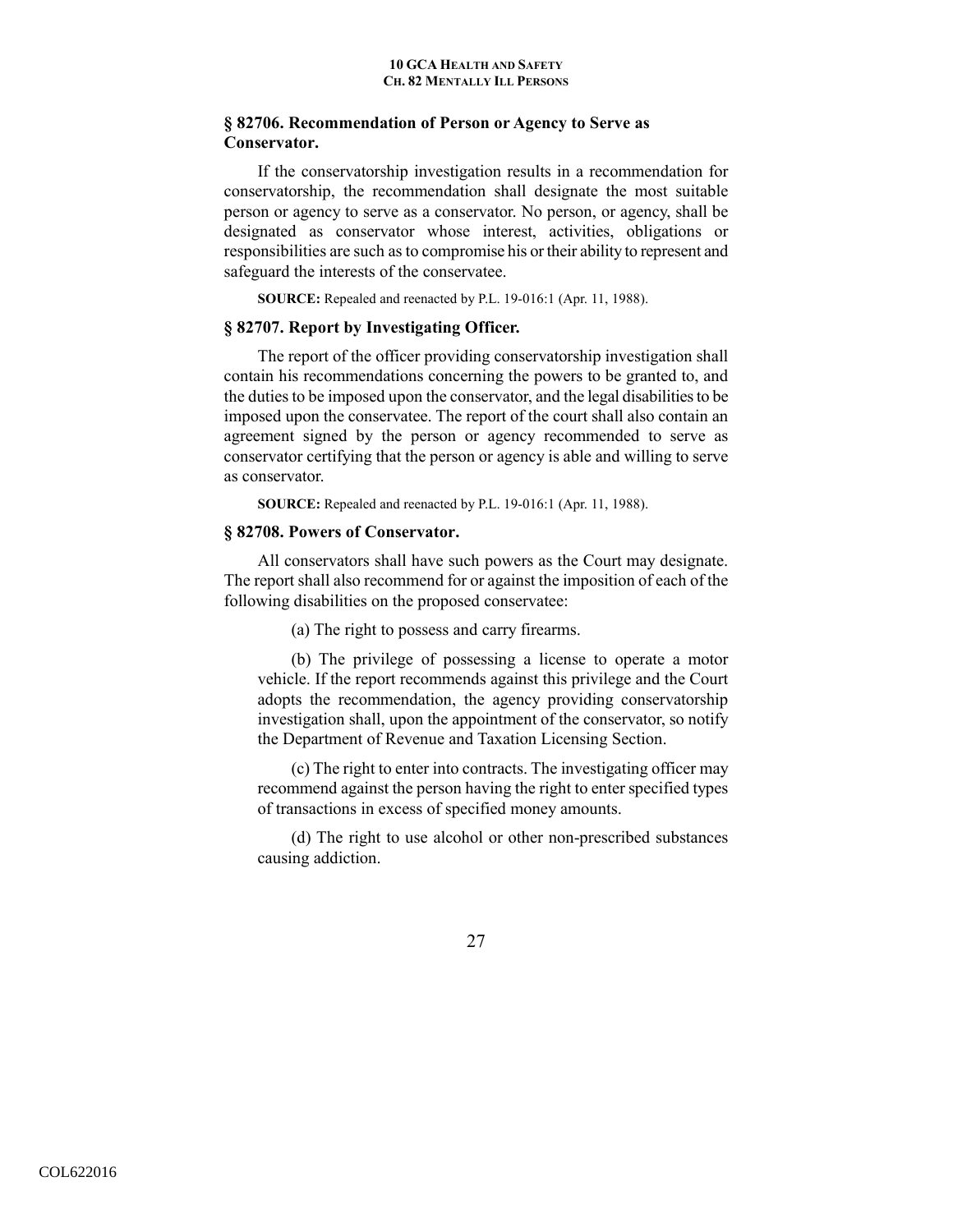(e) If the person has shown to be a danger to self or to others because of a mental disorder, and if it is required by the Court, the person must take prescribed medication as part of his treatment. This shall be monitored by the conservator and may consist of oral medications or medications by injection.

(f) If the Court adopts the recommendation, the conservator shall be responsible to ensure the person's basic living requirements are paid before providing the person with funds for personal use each month.

**SOURCE:** Repealed and reenacted by P.L. 19-016:1 (Apr. 11, 1988).

## **§ 82709. Right to Place Conservatee in Medical or Other Facility, Notice to Investigating Officer.**

A conservator appointed pursuant to this Chapter shall have the right, if specified in the court order, to place his conservatee in a medical psychiatric, nursing, or other facility, or a hospital, a United States government hospital, or other non-medical facility approved by the Department. If the conservatee is not to be placed in his own home or the home of a relative, first priority shall be to placement in a suitable facility as close as possible to his home or the home of a relative. Before doing so, the conservator shall inform the officer providing conservatorship investigation and shall, if requested by the officer, submit his conservatee to an evaluation pursuant to this Title to determine whether such action is necessary.

**SOURCE:** Repealed and reenacted by P.L. 19-016:1 (Apr. 11, 1988).

# **§ 82710. Alternative Placement After Notice by Person in Charge of Facility.**

(a) A conservator appointed under this Chapter shall find alternative placement for his conservatee within seven (7) days after he is notified by the qualified mental health professional in charge of the facility serving the conservatee that the conservatee no longer needs the care or treatment offered by that facility.

 (b) If the alternative placement cannot be found at the end of the 7-day period the conservator shall confer with the qualified mental health professional in charge of the facility and they shall then determine the earliest practicable date when such alternative placement may be obtained.

**SOURCE:** Repealed and reenacted by P.L. 19-016:1 (Apr. 11, 1988).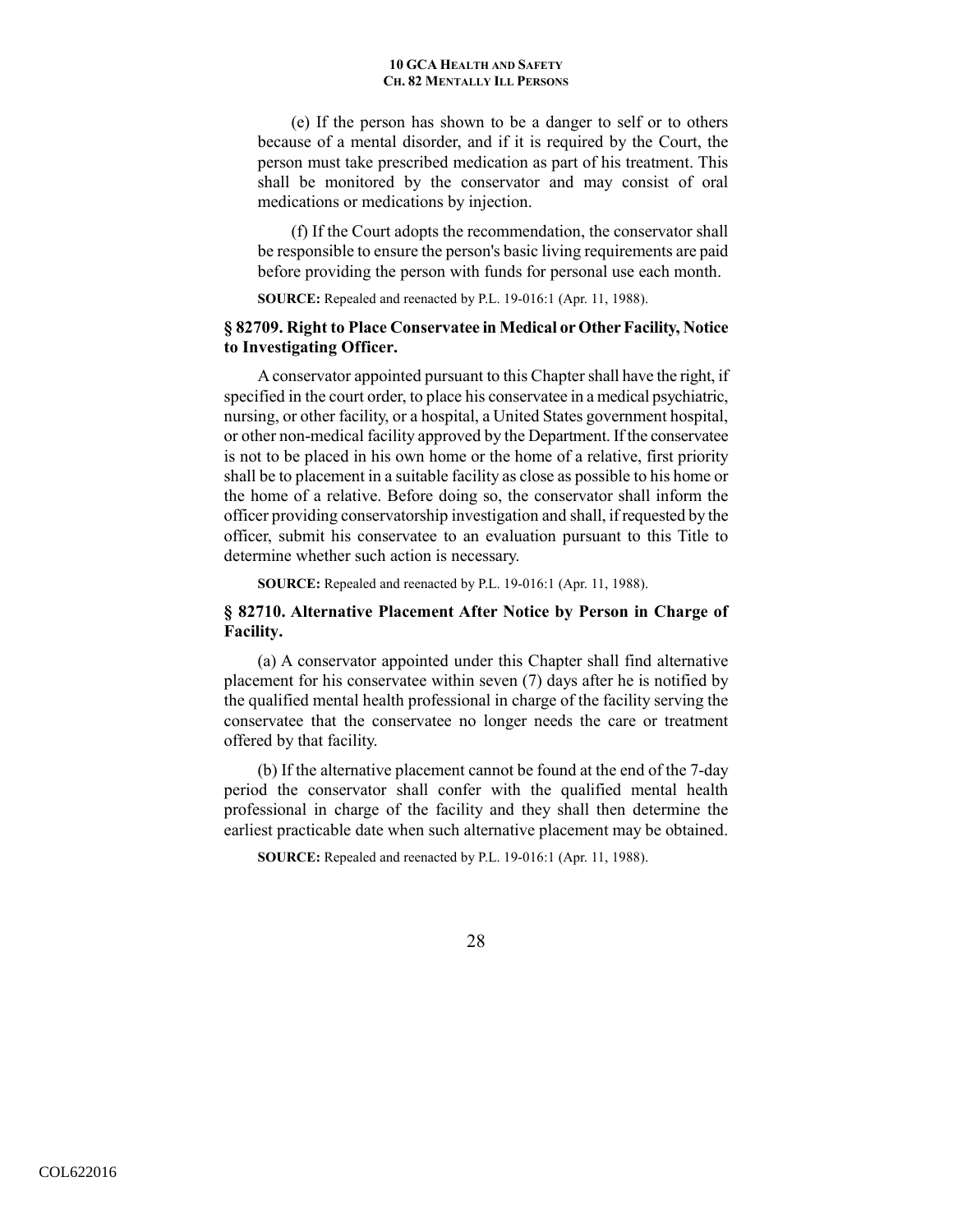# **§ 82711. Powers and Duties of Conservators and Legal Disabilities of Conservatees.**

The Attorney General shall designate by regulation, standards to be followed by the officer providing conservatorship investigation in recommending for or against specific powers and duties of conservators and legal disabilities of conservatees under this Chapter.

**SOURCE:** Repealed and reenacted by P.L. 19-016:1 (Apr. 11, 1988).

### **§ 82712. Termination of Conservatorship.**

Conservatorship initiated pursuant to this Chapter shall automatically terminate one (1) year after the appointment of the conservator by the Superior Court. The period of service of a temporary conservator shall not be included in the one-year period. If upon the termination of an initial or a succeeding period of conservatorship the conservator determines that conservatorship is still required, he may petition the Superior Court for his reappointment as conservator for a succeeding one-year period.

**SOURCE:** Repealed and reenacted by P.L. 19-016:1 (Apr. 11, 1988).

### **§ 82713. Same; Notice to Conservator and Conservatee.**

The Clerk of the Superior Court shall notify each conservator, his conservatee and the qualified mental health professional in charge of the facility in which the person resides, and the conservatee's attorney, one (1) month before the termination of the one-year period. Notification shall be by certified mail. If the conservator does not petition to reestablish conservatorship before the termination of the one-year period, the Court shall issue a decree terminating conservatorship. The decree shall be sent to the conservator and his conservatee by certified mail.

**SOURCE:** Repealed and reenacted by P.L. 19-016:1 (Apr. 11, 1988).

## **§ 82714. Ratification of Good-faith Acts of Conservator Beyond Maximum Period; Decree.**

In the event the conservator continues in good faith to act within the powers granted him in the original decree of conservatorship beyond the one-year period, he may petition for and shall be granted a decree ratifying his acts as conservator beyond the one-year period. The decree shall provide for a retroactive appointment of the conservator to provide continuity of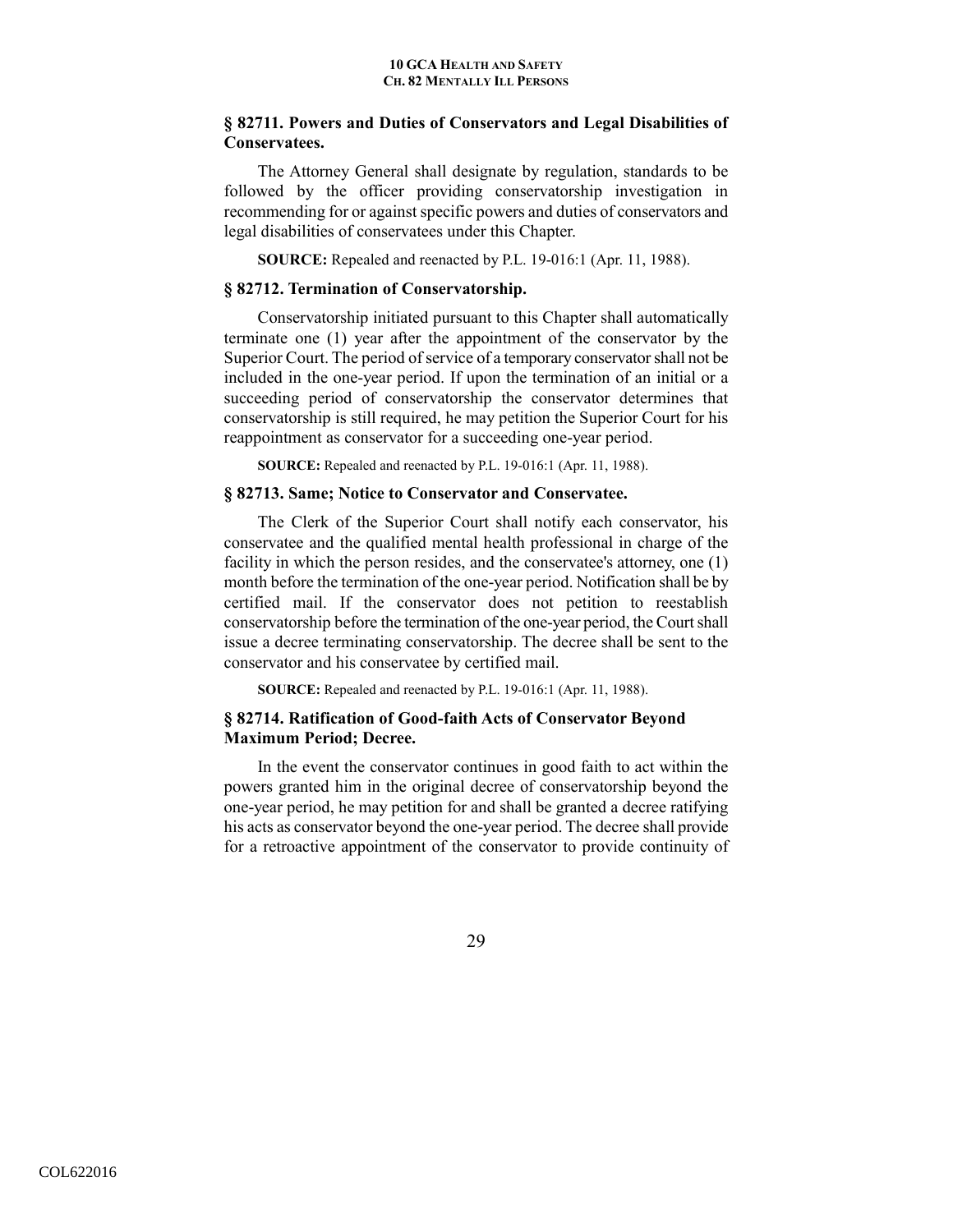authority in those cases where the conservator did not apply in time for reappointment.

**SOURCE:** Repealed and reenacted by P.L. 19-016:1 (Apr. 11, 1988).

## **§ 82715. Petition by Conservatee for Rehearing.**

At any time, but not to exceed more than once each three (3) months, the conservatee may petition the Superior Court for a rehearing as to his status as a conservatee.

**SOURCE:** Repealed and reenacted by P.L. 19-016:1 (Apr. 11, 1988).

#### **§ 82716. Time for Hearing Petitions, Attorney for Conservatee.**

All petitions under this Chapter shall be heard within thirty (30) days and an attorney shall be provided for the conservatee or proposed conservatee.

**SOURCE:** Repealed and reenacted by P.L. 19-016:1 (Apr. 11, 1988).

## **§ 82717. Chapter Provisions to Supersede Commitments Under Former Provisions.**

Conservatorship established under this Chapter shall supersede any commitment under other provisions of Guam law relating to the mentally ill.

**SOURCE:** Repealed and reenacted by P.L. 19-016:1 (Apr. 11, 1988).

## **§ 82718. Former Conservatee Not to Be Presumed Incompetent.**

A person who is no longer a conservatee shall not be presumed to be incompetent by virtue of his having been a conservatee under the provisions of this Chapter.

----------

# **ARTICLE 8 VOLUNTARY HOSPITALIZATION**

- § 82801. Authority to Receive Voluntary Patients.
- § 82802. Discharge of Voluntary Patients.
- § 82803. Right to Release on Application.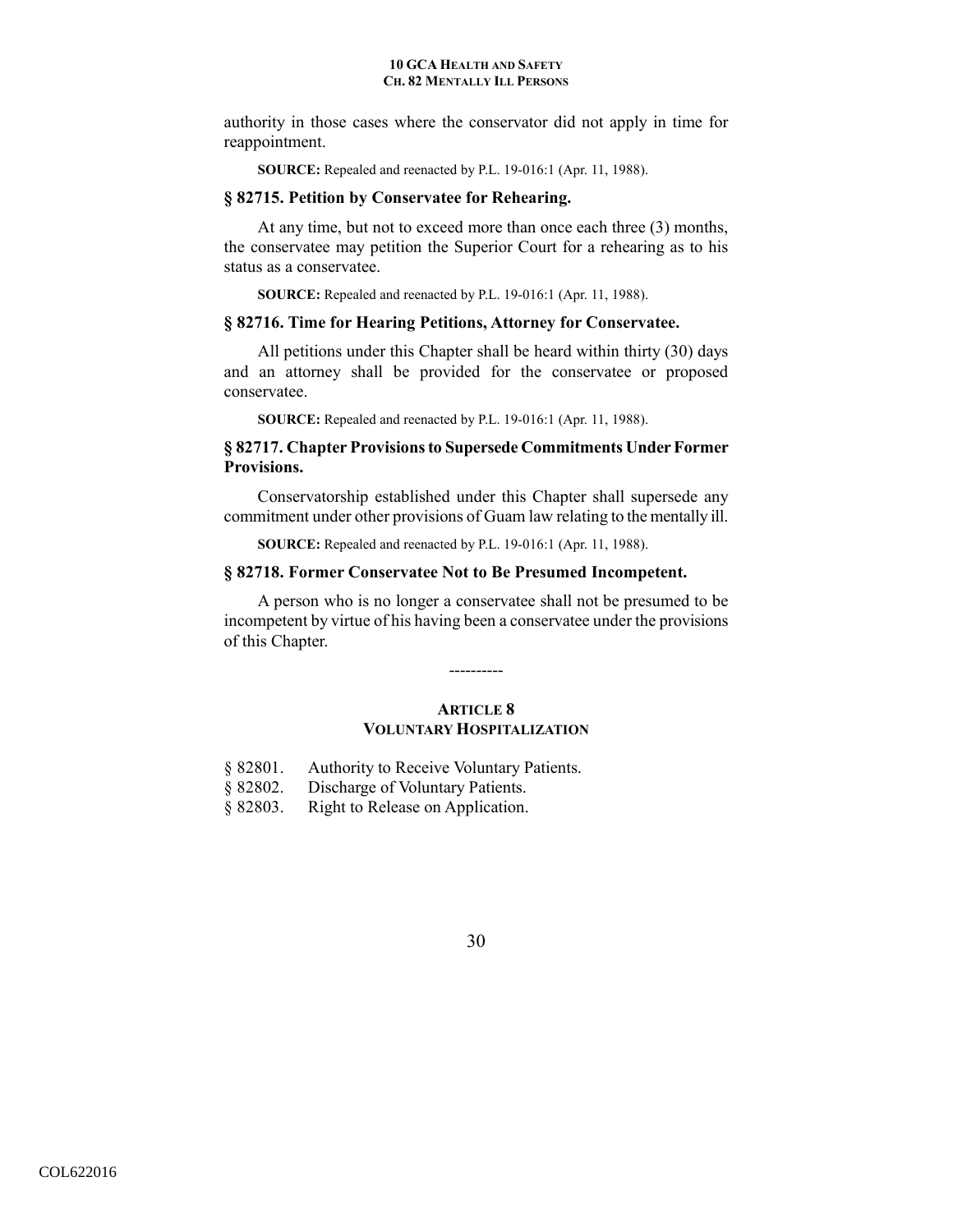### **§ 82801. Authority to Receive Voluntary Patients.**

Any member of the qualified mental health professional staff of a designated facility may admit for observation, diagnosis, care and treatment, any person who is mentally ill or has symptoms of a mental illness and who, being eighteen (18) years of age or over, applies therefor; or any individual under eighteen (18) years of age who is mentally ill or has symptoms of mental illness, if his parents or legal guardians apply therefor in his behalf.

**SOURCE:** Repealed and reenacted by P.L. 19-016:1 (Apr. 11, 1988).

# **§ 82802. Discharge of Voluntary Patients.**

Any qualified mental health professional member staff of a designated facility may authorize the release of a voluntarily admitted person whose hospitalization he determines to be no longer advisable.

**SOURCE:** Repealed and reenacted by P.L. 19-016:1 (Apr. 11, 1988).

## **§ 82803. Right to Release on Application.**

(a) A voluntary patient who requests his release or whose release is requested, in writing by his legal guardian, parents, spouse, or adult next of kin shall be released forthwith, except that:

(1) If the patient was admitted on his own application and the request for release is made by a person other than the patient, release may be conditioned upon the agreement of the patient thereto; and

(2) If the patient, by reason of his age, was admitted on the application of another person, his release prior to becoming eighteen (18) years of age may be conditioned upon the consent of his parent or guardian; and

(3) If the qualified mental health professional of the designated facility within forty- eight (48) working hours from the receipt of the request, files with the Superior Court or a judge thereof, a 72-hour hold certificate, that in his opinion the release of the patient would be unsafe for the patient or others, release may be postponed, pursuant to this Chapter.

 (b) Notwithstanding any other provision of this Chapter, judicial proceedings for hospitalization shall not be commenced with respect to a voluntary patient unless release of the patient has been requested by himself or the individual who applied for his admission.